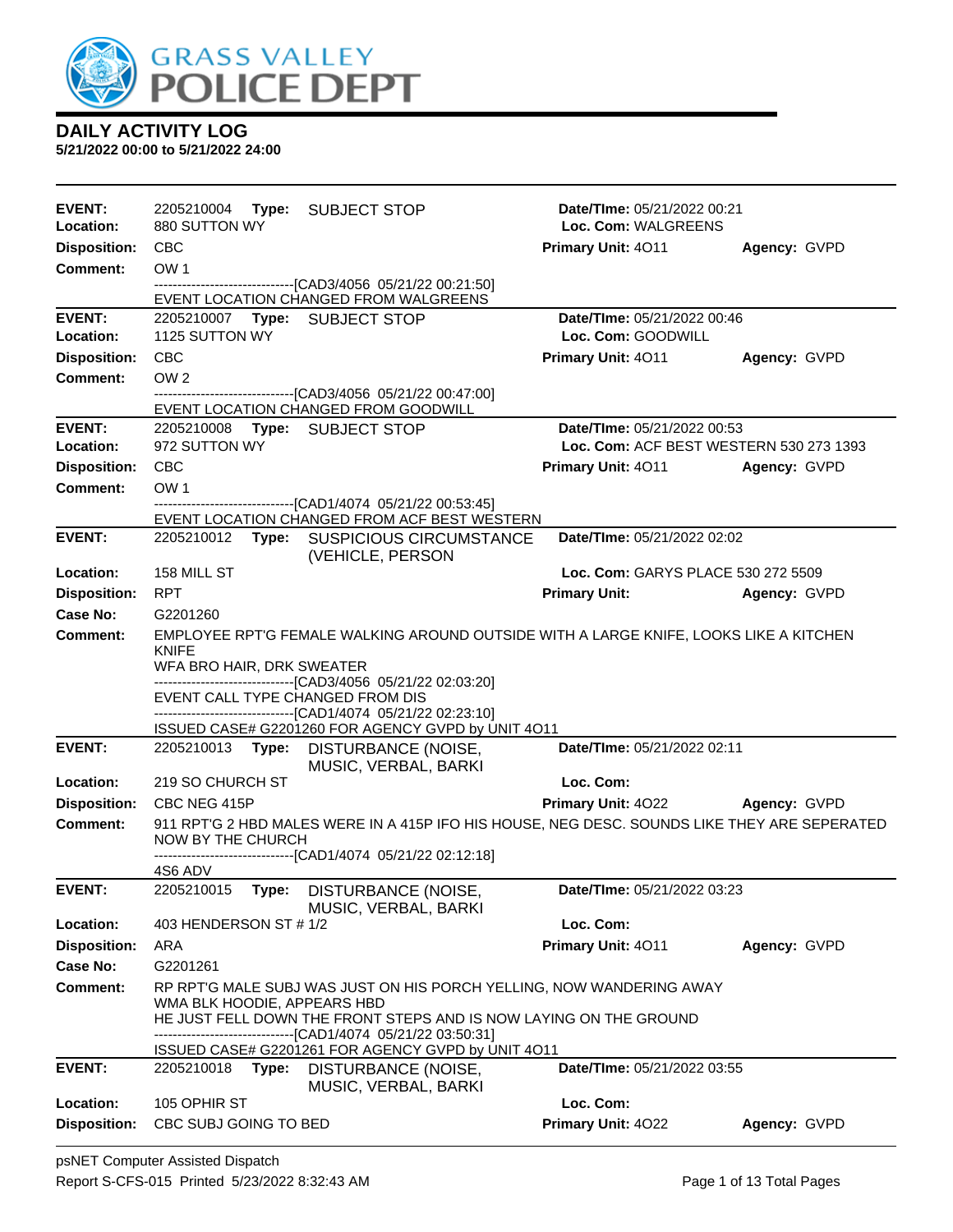

| <b>Comment:</b>     | RP RPTG THERE IS A MALE IN RED VEH SCREAMING OBSCINITIES AND GETTING IN AND OUT OF HIS VEH.<br>SUBJ IS IN PARKING LOT FOR APT NEXT TO LISTED.<br>-------------------------------[CAD3/4051 05/21/22 03:56:32] |       |                                                                                                                                                                                                                                                                                                              |                             |                                     |
|---------------------|---------------------------------------------------------------------------------------------------------------------------------------------------------------------------------------------------------------|-------|--------------------------------------------------------------------------------------------------------------------------------------------------------------------------------------------------------------------------------------------------------------------------------------------------------------|-----------------------------|-------------------------------------|
|                     | ADDTL RP RPTG SAME THING                                                                                                                                                                                      |       |                                                                                                                                                                                                                                                                                                              |                             |                                     |
| <b>EVENT:</b>       | 2205210021 Type:                                                                                                                                                                                              |       | DISTURBANCE (NOISE,<br>MUSIC, VERBAL, BARKI                                                                                                                                                                                                                                                                  | Date/TIme: 05/21/2022 05:31 |                                     |
| Location:           | 239 MILL ST                                                                                                                                                                                                   |       |                                                                                                                                                                                                                                                                                                              | Loc. Com:                   |                                     |
| <b>Disposition:</b> | <b>CBC</b>                                                                                                                                                                                                    |       |                                                                                                                                                                                                                                                                                                              | Primary Unit: 4022          | Agency: GVPD                        |
| <b>Comment:</b>     | <b>ITS COMING FROM</b>                                                                                                                                                                                        |       | 911 CHP XFER RPTG 415 FEMALE HEARD YELLING "MURDER HIM". RP UNSURE WHICH UNIT # IN CONDOS                                                                                                                                                                                                                    |                             |                                     |
| <b>EVENT:</b>       | 2205210022 Type:                                                                                                                                                                                              |       | <b>SUSPICIOUS CIRCUMSTANCE</b><br>(VEHICLE, PERSON                                                                                                                                                                                                                                                           | Date/TIme: 05/21/2022 06:03 |                                     |
| Location:           | 340 PLEASANT ST # 24                                                                                                                                                                                          |       |                                                                                                                                                                                                                                                                                                              | Loc. Com:                   |                                     |
| <b>Disposition:</b> |                                                                                                                                                                                                               |       | CBC NEIGHBOR OPENED AND CLOSED DOOR                                                                                                                                                                                                                                                                          | Primary Unit: 4022          | Agency: GVPD                        |
| <b>Comment:</b>     |                                                                                                                                                                                                               |       | 911 RPTG SOMEONE IS BANGING ON RPS DOOR. RP CANT SEE OUTSIDE. RP BELIEVES ITS A MALE                                                                                                                                                                                                                         |                             |                                     |
|                     |                                                                                                                                                                                                               |       | -------------------------[CAD3/4051 05/21/22 06:03:42]<br>SUBJ NOW BANGING ON NEIGHBORS DOOR                                                                                                                                                                                                                 |                             |                                     |
|                     | SUBJ NO LONGER BANGING                                                                                                                                                                                        |       | -------------------------------[CAD3/4051 05/21/22 06:04:05]<br>------------------------[CAD3/4051 05/21/22 06:04:15]                                                                                                                                                                                        |                             |                                     |
|                     |                                                                                                                                                                                                               |       | RP LOOKED OUT WINDOW AND DOESNT SEE ANYONE                                                                                                                                                                                                                                                                   |                             |                                     |
| <b>EVENT:</b>       |                                                                                                                                                                                                               |       | 2205210023 Type: SUSPICIOUS CIRCUMSTANCE<br>(VEHICLE, PERSON                                                                                                                                                                                                                                                 | Date/TIme: 05/21/2022 06:06 |                                     |
| Location:           | 336 JAN RD                                                                                                                                                                                                    |       |                                                                                                                                                                                                                                                                                                              | <b>SECTION</b>              | Loc. Com: BHD HOUSE ON DORIS GRAVEL |
| <b>Disposition:</b> |                                                                                                                                                                                                               |       | CBC SUBJ STOPPED TO TALK ON PHONE                                                                                                                                                                                                                                                                            | Primary Unit: 4022          | Agency: GVPD                        |
| <b>Comment:</b>     | IS BLOCKING THE ROAD                                                                                                                                                                                          |       | RP RPTG SUS VEH OLDER SIL DODG TRUCK PARKED IN GRAVEL AREA. RP THINKS ITS SUS BECAUSE VEH                                                                                                                                                                                                                    |                             |                                     |
| <b>EVENT:</b>       | 2205210027 Type:                                                                                                                                                                                              |       | 911 UNKNOWN<br>(HANGUPS, ABAN'S)                                                                                                                                                                                                                                                                             | Date/TIme: 05/21/2022 06:30 |                                     |
| Location:           | 133 S AUBURN ST                                                                                                                                                                                               |       |                                                                                                                                                                                                                                                                                                              | Loc. Com: CIRCLE K          |                                     |
| <b>Disposition:</b> | HBD LOG PER 4S6                                                                                                                                                                                               |       |                                                                                                                                                                                                                                                                                                              | <b>Primary Unit:</b>        | Agency: GVPD                        |
| <b>Comment:</b>     | 911 ABAN                                                                                                                                                                                                      |       |                                                                                                                                                                                                                                                                                                              |                             |                                     |
|                     | NOW. VEH LEFT TWD HY 49.                                                                                                                                                                                      |       | ---------------------[CAD1/4085_05/21/22_06:32:45]<br>ON CALLBACK, EMPLOYEE STATES AN XRAY IN AN UNK VEH WITH A LARGE TRAILER CAME IN AND SAID<br>"CALL THE COPS" THEN GOT BACK INTO HER VEH AND LEFT THE SCENE. EVERYTHING OK AT THE STORE<br>--------------------------------[CAD3/4051 05/21/22 06:53:32] |                             |                                     |
|                     | <b>4S6 ADVISED TO REVIEW</b>                                                                                                                                                                                  |       | ***** EVENT CLOSED BY CAD3 WITH COMMENT-LOG PER 4S6                                                                                                                                                                                                                                                          |                             |                                     |
| <b>EVENT:</b>       | 2205210028                                                                                                                                                                                                    | Type: | TRAFFIC (DUI, PARKING,<br>SPEED, HAZ                                                                                                                                                                                                                                                                         | Date/TIme: 05/21/2022 06:31 |                                     |
| Location:           | 315 RICHARDSON ST                                                                                                                                                                                             |       |                                                                                                                                                                                                                                                                                                              | Loc. Com:                   |                                     |
| <b>Disposition:</b> |                                                                                                                                                                                                               |       | CBC OWNER SHOWED UP FOR VEH                                                                                                                                                                                                                                                                                  | Primary Unit: 4022          | Agency: GVPD                        |
| Case No:            | G2201263                                                                                                                                                                                                      |       |                                                                                                                                                                                                                                                                                                              |                             |                                     |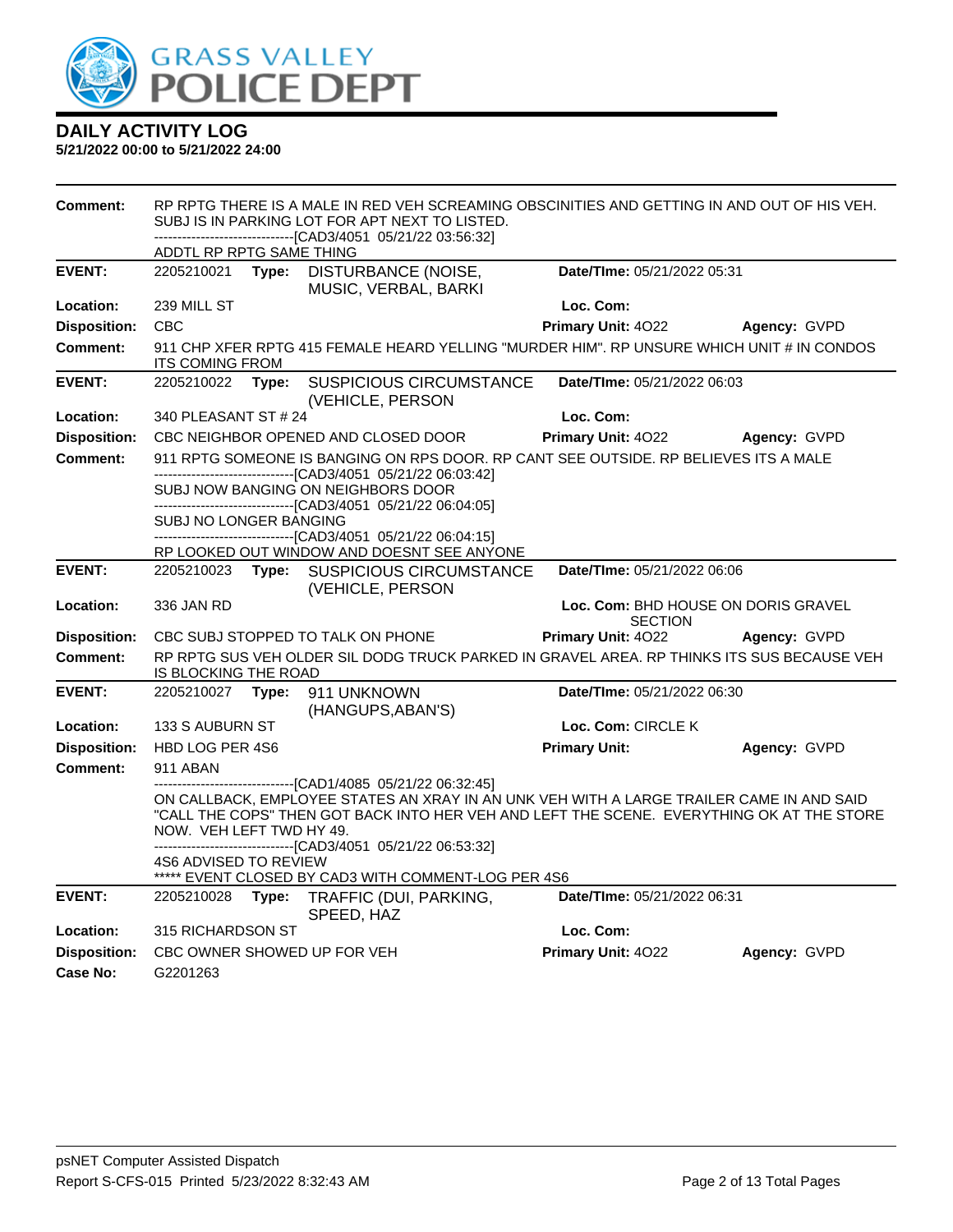

| <b>Comment:</b>     |                                 |       | -------------------------------[CAD3/4051 05/21/22 06:31:31]<br>EVENT LOCATION CHANGED FROM 315 RICHARDSON                                                                                                          |                                   |              |
|---------------------|---------------------------------|-------|---------------------------------------------------------------------------------------------------------------------------------------------------------------------------------------------------------------------|-----------------------------------|--------------|
|                     |                                 |       | -------------------------------[CAD1/4085 05/21/22 06:35:44]                                                                                                                                                        |                                   |              |
|                     |                                 |       | TOW ASSIGNED-GOLD COUNTRY TOW, 1025 IDAHO MARYLAND DR, GRASS VALLEY, 5309555653,                                                                                                                                    |                                   |              |
|                     | <b>GOLD COUNTRY ETA 15 MINS</b> |       | -------------------------------[CAD1/4085 05/21/22 06:35:52]                                                                                                                                                        |                                   |              |
|                     |                                 |       | --------------------------------[CAD3/4051 05/21/22 06:38:06]                                                                                                                                                       |                                   |              |
|                     |                                 |       | ISSUED CASE# G2201263 FOR AGENCY GVPD by UNIT 4O22<br>-------------------------------[CAD1/4085 05/21/22 06:51:07]                                                                                                  |                                   |              |
|                     |                                 |       | TOW CANCELLED-GOLD COUNTRY TOW                                                                                                                                                                                      |                                   |              |
|                     |                                 |       | -------------------------------[CAD3/4051 05/21/22 06:51:17]<br><b>EMAILED ADMIN TO CANCEL CASE#</b>                                                                                                                |                                   |              |
| <b>EVENT:</b>       |                                 |       | 2205210029 Type: DISTURBANCE (NOISE,                                                                                                                                                                                | Date/TIme: 05/21/2022 06:53       |              |
|                     |                                 |       | MUSIC, VERBAL, BARKI                                                                                                                                                                                                |                                   |              |
| Location:           | 340 PLEASANT ST # 24            |       |                                                                                                                                                                                                                     | Loc. Com: GRASS VALLEY APARTMENTS |              |
| <b>Disposition:</b> | HBD LOG PER 4022                |       |                                                                                                                                                                                                                     | <b>Primary Unit:</b>              | Agency: GVPD |
| <b>Comment:</b>     | 911 ABAN                        |       | -------------------------------[CAD1/4085 05/21/22 06:55:00]                                                                                                                                                        |                                   |              |
|                     |                                 |       | EVENT CALL TYPE CHANGED FROM 911<br>EVENT LOCATION CHANGED FROM LAT: 39.21679300 LONG: -121.070602 GRASS VALLEY                                                                                                     |                                   |              |
|                     |                                 |       | -------------------------------[CAD1/4085 05/21/22 06:55:37]                                                                                                                                                        |                                   |              |
|                     |                                 |       | ON CALLBACK, RP STATES SOMEONE WAS BANGING ON HER DOOR, AND SHE HAS HEARD LOTS OF DOORS                                                                                                                             |                                   |              |
|                     |                                 |       | SLAMMING AND BANGING AROUND COMING FROM WHAT SHE BELIEVES IS THE APARTMENT ABOVE HER.<br>***** EVENT CLOSED BY CAD3 WITH COMMENT-LOG PER 4022                                                                       |                                   |              |
| <b>EVENT:</b>       | 2205210033 Type: FRAUD          |       |                                                                                                                                                                                                                     | Date/TIme: 05/21/2022 07:35       |              |
| Location:           | 210 SUTTON WY # 205             |       |                                                                                                                                                                                                                     | Loc. Com:                         |              |
| <b>Disposition:</b> | <b>CBC</b>                      |       |                                                                                                                                                                                                                     | Primary Unit: 4018 Agency: GVPD   |              |
| <b>Comment:</b>     |                                 |       | RP REQ 10-21 TO REPORT FACEBOOK SCAM, HIS BANK ACCOUNT INFO WAS COMPROMISED THROUGH IT<br>AND HAS CAUSED HIM FINANCIAL LOSS.                                                                                        |                                   |              |
|                     |                                 |       | ------------------------------[4O18/MDT 05/21/22 07:45]                                                                                                                                                             |                                   |              |
|                     |                                 |       | NO FINANCIAL LOSS AT THIS TIME. RP HAS FROZEN BANK ACCOUNT AND HAS APPOINTMENT W/ BANK ON<br>MON. NO FURTHER ACTION REQUIRED AT THIS TIME. CBC.                                                                     |                                   |              |
| <b>EVENT:</b>       |                                 |       | 2205210034 Type: TRAFFIC (DUI, PARKING,                                                                                                                                                                             | Date/TIme: 05/21/2022 07:37       |              |
|                     |                                 |       | SPEED, HAZ                                                                                                                                                                                                          |                                   |              |
| Location:           | CHAPEL ST/MILL ST               |       |                                                                                                                                                                                                                     | Loc. Com:                         |              |
| <b>Disposition:</b> | UTL                             |       |                                                                                                                                                                                                                     | Primary Unit: 4Z15                | Agency: GVPD |
| Comment:            |                                 |       | RP REPORTING 2 VEH PARKED IN RED ZONE, BLOCKING LANE. WHI FORD SEDAN AND WHI DODGE RAM<br>HAVE BEEN THERE SINCE 2200 LAST NIGHT                                                                                     |                                   |              |
| <b>EVENT:</b>       |                                 |       | 2205210039 Type: ASSAULTS, BATTERY (415<br>PHYSICAL)                                                                                                                                                                | Date/TIme: 05/21/2022 08:08       |              |
| Location:           | <b>BANK ST/TINLOY ST</b>        |       |                                                                                                                                                                                                                     | Loc. Com:                         |              |
| <b>Disposition:</b> |                                 |       | PEN MSG LEFT, PENDING RP CALLBACK                                                                                                                                                                                   | Primary Unit: 4024                | Agency: GVPD |
| <b>Comment:</b>     |                                 |       | RP REQ 10-21 REGARDING HER BEING ASSAULTED WITH A BEER BOTTLE AND BASEBALL BAT YESTERDAY<br>AFTERNOON. RP ADVISED SHE WILL BE AT WORK AND MAY NOT BE ABLE TO ANSWER RIGHT AWAY.<br>---[CAD1/4085 05/21/22 08:09:04] |                                   |              |
|                     | RELATED TO EVENT 2205200144     |       |                                                                                                                                                                                                                     |                                   |              |
| <b>EVENT:</b>       | 2205210052                      | Type: | <b>COMMUNITY POLICING</b><br><b>ACTION</b>                                                                                                                                                                          | Date/TIme: 05/21/2022 09:12       |              |
| <b>Disposition:</b> | <b>CBC</b>                      |       |                                                                                                                                                                                                                     | Primary Unit: 402                 | Agency: GVPD |
| <b>Comment:</b>     |                                 |       |                                                                                                                                                                                                                     |                                   |              |
| <b>EVENT:</b>       | 2205210056                      | Type: | DISTURBANCE (NOISE,<br>MUSIC, VERBAL, BARKI                                                                                                                                                                         | Date/TIme: 05/21/2022 09:21       |              |
| Location:           | 105 OPHIR ST                    |       |                                                                                                                                                                                                                     | Loc. Com:                         |              |
| <b>Disposition:</b> | <b>RPT</b>                      |       |                                                                                                                                                                                                                     | Primary Unit: 4024                | Agency: GVPD |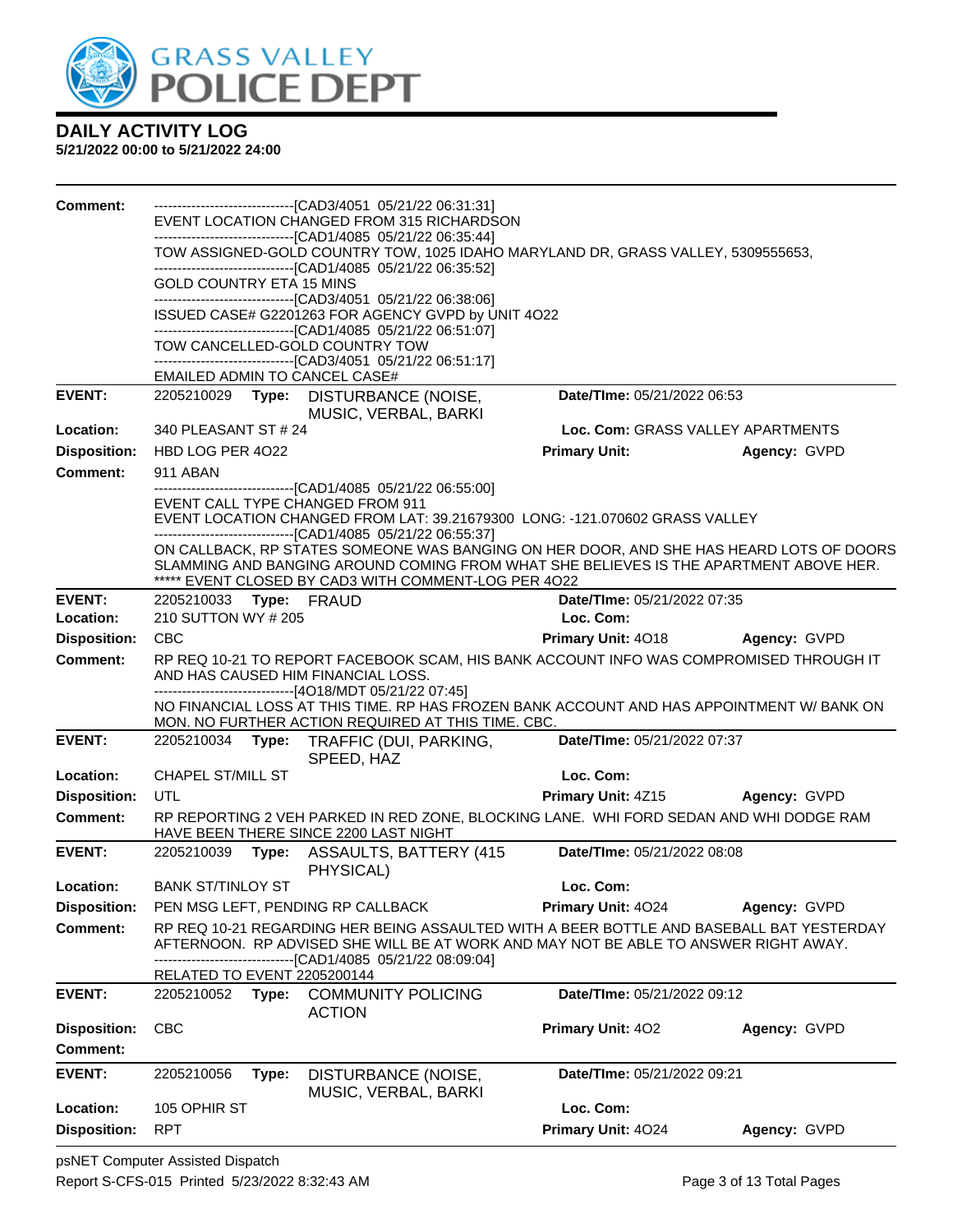

**5/21/2022 00:00 to 5/21/2022 24:00**

| Case No:                         | G2201265                                                                                                                                                                                                                                                                                                                                                                                                                                                                                                                                                                                                                                                                                                                                                                                                                                                                                                                                                                                                                                                                               |                                                    |              |  |  |
|----------------------------------|----------------------------------------------------------------------------------------------------------------------------------------------------------------------------------------------------------------------------------------------------------------------------------------------------------------------------------------------------------------------------------------------------------------------------------------------------------------------------------------------------------------------------------------------------------------------------------------------------------------------------------------------------------------------------------------------------------------------------------------------------------------------------------------------------------------------------------------------------------------------------------------------------------------------------------------------------------------------------------------------------------------------------------------------------------------------------------------|----------------------------------------------------|--------------|--|--|
| <b>Comment:</b>                  | 415P IN PARKING LOT BETWEEN LISTED AND REAL ESTATE OFFICE. 2 WMA, ONE IN A RIPPED SHIRT.<br>WHILE LL, APPEARS THEY HAVE STOPPED FIGHTING                                                                                                                                                                                                                                                                                                                                                                                                                                                                                                                                                                                                                                                                                                                                                                                                                                                                                                                                               |                                                    |              |  |  |
|                                  | -------------------------------[CAD3/4051 05/21/22 09:36:27]<br>ISSUED CASE# G2201265 FOR AGENCY GVPD by UNIT 4O24                                                                                                                                                                                                                                                                                                                                                                                                                                                                                                                                                                                                                                                                                                                                                                                                                                                                                                                                                                     |                                                    |              |  |  |
| <b>EVENT:</b>                    | 2205210058<br>Type:<br>TRAFFIC (DUI, PARKING,<br>SPEED, HAZ                                                                                                                                                                                                                                                                                                                                                                                                                                                                                                                                                                                                                                                                                                                                                                                                                                                                                                                                                                                                                            | Date/TIme: 05/21/2022 09:27                        |              |  |  |
| Location:                        | <b>BRUNSWICK RD/SUTTON WY</b>                                                                                                                                                                                                                                                                                                                                                                                                                                                                                                                                                                                                                                                                                                                                                                                                                                                                                                                                                                                                                                                          | Loc. Com:                                          |              |  |  |
| <b>Disposition:</b>              | <b>CBC PW NOTIFIED</b>                                                                                                                                                                                                                                                                                                                                                                                                                                                                                                                                                                                                                                                                                                                                                                                                                                                                                                                                                                                                                                                                 | Primary Unit: 4Z15                                 | Agency: GVPD |  |  |
| <b>Comment:</b>                  | CHP ADVISING TRAFFIC LIGHTS OUT.<br>-------------------------------[CAD1/4085 05/21/22 09:29:17]<br>ADDITIONAL RP REPORTING SAME<br>----------------------------------[CAD3/4051 05/21/22 09:36:01]<br>EVENT CALL TYPE CHANGED FROM INFO<br>---------------------------------[CAD1/4085 05/21/22 09:46:57]<br>ADDITONAL 911 RP REPORTING SAME, LIGHT NOT WORKING AT ALL<br>----------------------------------[CAD1/4085 05/21/22 10:07:19]<br>ADDITIONAL 911 REPORTING SAME, STATES PEOPLE ARE BLOWING THROUGH LIGHT SINCE ITS OUT<br>-------------------------------[CAD1/4085 05/21/22 10:11:21]<br>ADDITIONAL 911 REPORTING SAME.<br>----------------------------------[CAD1/4085 05/21/22 10:26:56]<br>ADDITIONAL 911 REPORTING SAME<br>----------------------------------[CAD1/4085 05/21/22 10:34:38]<br>ADDITIONAL 911 REPORTING SAME<br>----------------------------------[CAD1/4085 05/21/22 10:38:02]<br>ADDITIONAL 911 REPORITNG SAME.<br>ADDITIONAL RP REPORTING SAME<br>-----------------------------------[CAD1/4085 05/21/22 11:18:14]<br>ADDITIONAL 911 REPORTING SAME |                                                    |              |  |  |
| <b>EVENT:</b>                    | 2205210060<br>Type: TRAFFIC ACCIDENT                                                                                                                                                                                                                                                                                                                                                                                                                                                                                                                                                                                                                                                                                                                                                                                                                                                                                                                                                                                                                                                   | Date/TIme: 05/21/2022 09:34                        |              |  |  |
| Location:                        | 105 NEAL ST                                                                                                                                                                                                                                                                                                                                                                                                                                                                                                                                                                                                                                                                                                                                                                                                                                                                                                                                                                                                                                                                            | Loc. Com: SAFEWAY                                  |              |  |  |
| <b>Disposition:</b>              | <b>RPT</b>                                                                                                                                                                                                                                                                                                                                                                                                                                                                                                                                                                                                                                                                                                                                                                                                                                                                                                                                                                                                                                                                             | <b>Primary Unit: 4024</b>                          | Agency: GVPD |  |  |
| Case No:                         | G2201266                                                                                                                                                                                                                                                                                                                                                                                                                                                                                                                                                                                                                                                                                                                                                                                                                                                                                                                                                                                                                                                                               |                                                    |              |  |  |
| <b>Comment:</b>                  | 911 REPORTING 1182 SAFEWAY PARKING LOT, RP IN GOLD MERZ WAGON, OTHER IS SIL HOND RIDGELINE.<br>OTHR PARTY IS NOT ABLE TO PROVIDE INFORMATION<br>--------------------------------[CAD3/4051 05/21/22 09:54:45]                                                                                                                                                                                                                                                                                                                                                                                                                                                                                                                                                                                                                                                                                                                                                                                                                                                                          |                                                    |              |  |  |
|                                  | ISSUED CASE# G2201266 FOR AGENCY GVPD by UNIT 4O24                                                                                                                                                                                                                                                                                                                                                                                                                                                                                                                                                                                                                                                                                                                                                                                                                                                                                                                                                                                                                                     |                                                    |              |  |  |
| <b>EVENT:</b>                    | 2205210064 Type: VEH CITES, VIN, TOWS, DUI<br>CHAPEL ST/SO CHURCH ST                                                                                                                                                                                                                                                                                                                                                                                                                                                                                                                                                                                                                                                                                                                                                                                                                                                                                                                                                                                                                   | Date/TIme: 05/21/2022 09:49<br>Loc. Com:           |              |  |  |
| Location:<br><b>Disposition:</b> | <b>CBC</b>                                                                                                                                                                                                                                                                                                                                                                                                                                                                                                                                                                                                                                                                                                                                                                                                                                                                                                                                                                                                                                                                             | Primary Unit: 4Z15                                 | Agency: GVPD |  |  |
| Comment:                         | RP RPTG 3 VEHS PARKED IN RED ZONE                                                                                                                                                                                                                                                                                                                                                                                                                                                                                                                                                                                                                                                                                                                                                                                                                                                                                                                                                                                                                                                      |                                                    |              |  |  |
| <b>EVENT:</b><br>Location:       | 2205210066<br>Type:<br><b>SUBJECT STOP</b><br>880 SUTTON WY                                                                                                                                                                                                                                                                                                                                                                                                                                                                                                                                                                                                                                                                                                                                                                                                                                                                                                                                                                                                                            | Date/TIme: 05/21/2022 10:00<br>Loc. Com: WALGREENS |              |  |  |
| <b>Disposition:</b>              | CBC 98T                                                                                                                                                                                                                                                                                                                                                                                                                                                                                                                                                                                                                                                                                                                                                                                                                                                                                                                                                                                                                                                                                | Primary Unit: 4018                                 | Agency: GVPD |  |  |
| <b>Comment:</b>                  | O/W <sub>2</sub><br>----------------[CAD3/4051_05/21/22 10:00:51]<br>EVENT LOCATION CHANGED FROM WALGREENS                                                                                                                                                                                                                                                                                                                                                                                                                                                                                                                                                                                                                                                                                                                                                                                                                                                                                                                                                                             |                                                    |              |  |  |
| <b>EVENT:</b>                    | 2205210068<br>Type:<br><b>FOLLOWUP</b>                                                                                                                                                                                                                                                                                                                                                                                                                                                                                                                                                                                                                                                                                                                                                                                                                                                                                                                                                                                                                                                 | Date/TIme: 05/21/2022 10:07                        |              |  |  |
| Location:                        | 1491 EA MAIN ST                                                                                                                                                                                                                                                                                                                                                                                                                                                                                                                                                                                                                                                                                                                                                                                                                                                                                                                                                                                                                                                                        | Loc. Com: BARGAIN BARN 5302732052                  |              |  |  |
| <b>Disposition:</b>              | <b>CBC</b>                                                                                                                                                                                                                                                                                                                                                                                                                                                                                                                                                                                                                                                                                                                                                                                                                                                                                                                                                                                                                                                                             | Primary Unit: 4015                                 | Agency: GVPD |  |  |
| <b>Comment:</b>                  | -------------------------------[CAD3/4051 05/21/22 10:07:27]<br>EVENT LOCATION CHANGED FROM BARGAIN BARN                                                                                                                                                                                                                                                                                                                                                                                                                                                                                                                                                                                                                                                                                                                                                                                                                                                                                                                                                                               |                                                    |              |  |  |

psNET Computer Assisted Dispatch Report S-CFS-015 Printed 5/23/2022 8:32:43 AM Page 4 of 13 Total Pages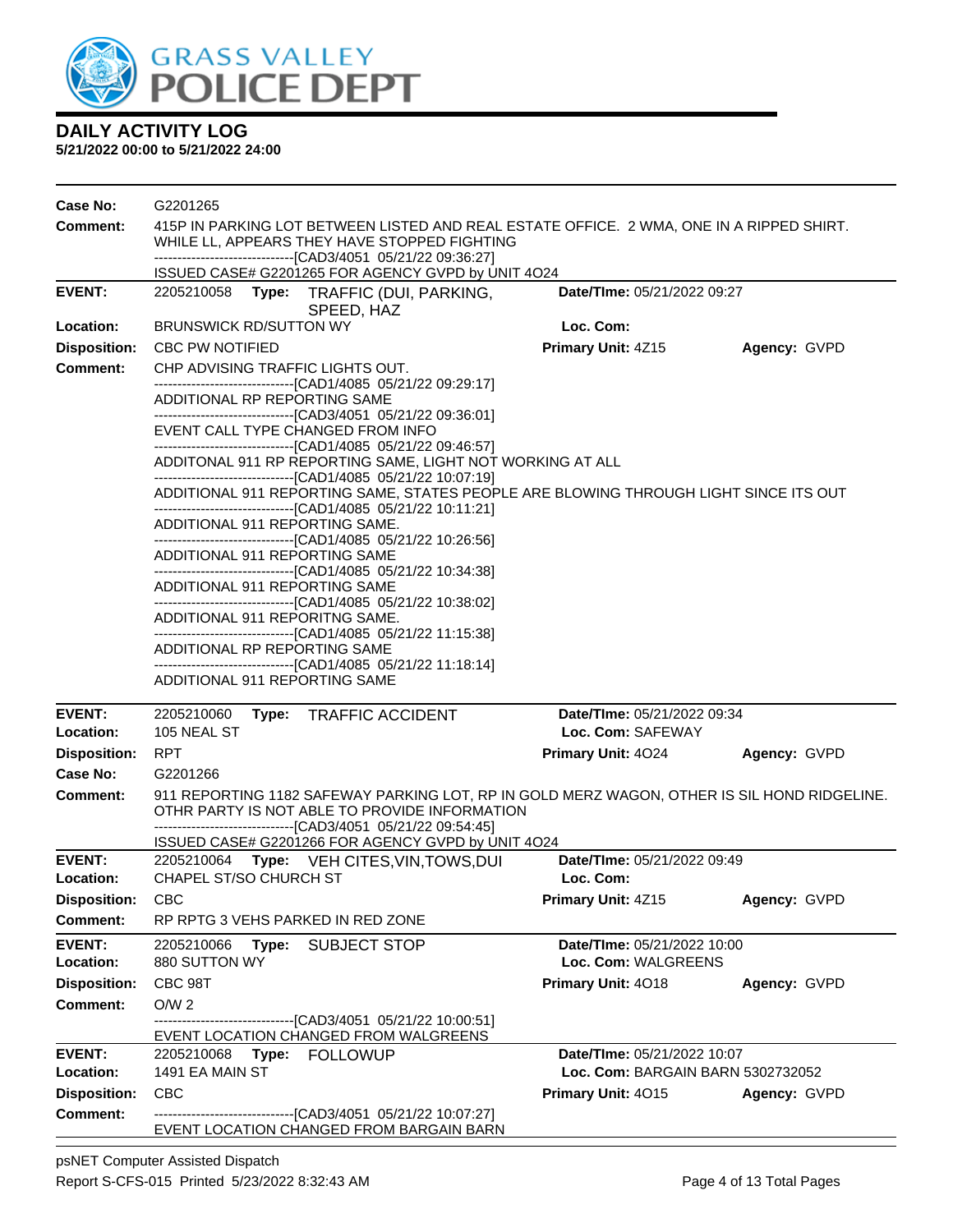

| <b>EVENT:</b><br>Location: | 2205210071 Type: VEHICLE STOP<br>380 RAILROAD AV                                                                                                                                                                    | Date/TIme: 05/21/2022 10:15<br>Loc. Com: HILLS FLAT LUMBER |  |
|----------------------------|---------------------------------------------------------------------------------------------------------------------------------------------------------------------------------------------------------------------|------------------------------------------------------------|--|
| <b>Disposition:</b>        | WA                                                                                                                                                                                                                  | Primary Unit: 4018<br>Agency: GVPD                         |  |
| <b>Comment:</b>            | License: 02842K1                                                                                                                                                                                                    |                                                            |  |
|                            | --------------------------------[CAD3/4051 05/21/22 10:16:37]<br>EVENT LOCATION CHANGED FROM RAILROAD AT HILLS FLAT                                                                                                 |                                                            |  |
| <b>EVENT:</b>              | 2205210078 Type: FOOT PATROL                                                                                                                                                                                        | Date/TIme: 05/21/2022 10:47                                |  |
| <b>Disposition:</b>        | <b>CBC</b>                                                                                                                                                                                                          | <b>Primary Unit: 4S3</b><br>Agency: GVPD                   |  |
| Comment:                   |                                                                                                                                                                                                                     |                                                            |  |
| <b>EVENT:</b>              | 2205210080<br>Type:<br><b>FIRE</b>                                                                                                                                                                                  | Date/TIme: 05/21/2022 10:53                                |  |
| Location:                  | 825 OLD TUNNEL RD                                                                                                                                                                                                   | Loc. Com:                                                  |  |
| <b>Disposition:</b>        | <b>HBD</b>                                                                                                                                                                                                          | <b>Primary Unit:</b><br>Agency: GVPD                       |  |
| <b>Comment:</b>            | 911 XFER TO CALFIRE HEAVY SMELL OF GAS IN COMPLEX.                                                                                                                                                                  |                                                            |  |
|                            | -------------------------------[CAD1/4085 05/21/22 10:56:31]<br>RP CALLED BACK ON 911, LOCATED GAS STOVE THAT WAS LEFT ON. ITS BEEN SHUT OFF AN NO LONGR<br>NEED RESP. XFER TOCALFIRE<br>***** EVENT CLOSED BY CAD3 |                                                            |  |
| <b>EVENT:</b>              | 2205210087 Type: CITIZEN ASSIST (CIVIL<br>STANDBY'S, LOCKOUT                                                                                                                                                        | Date/TIme: 05/21/2022 11:11                                |  |
| Location:                  | <b>BANK ST/TINLOY ST</b>                                                                                                                                                                                            | Loc. Com:                                                  |  |
| <b>Disposition:</b>        | <b>CBC</b>                                                                                                                                                                                                          | Primary Unit: 4018<br>Agency: GVPD                         |  |
| <b>Comment:</b>            | -------------------------------[CAD3/4051 05/21/22 11:11:59]<br>EVENT LOCATION CHANGED FROM BANK/TINLOY                                                                                                             |                                                            |  |
| <b>EVENT:</b>              | 2205210088 Type: TRAFFIC ACCIDENT                                                                                                                                                                                   | Date/TIme: 05/21/2022 11:21                                |  |
| Location:                  | BRUNSWICK RD/49/20 RAMP                                                                                                                                                                                             | Loc. Com: NB OFF                                           |  |
| <b>Disposition:</b>        | AST                                                                                                                                                                                                                 | <b>Primary Unit: 4015</b><br>Agency: GVPD                  |  |
|                            |                                                                                                                                                                                                                     |                                                            |  |
| Case No:                   | G2201268                                                                                                                                                                                                            |                                                            |  |
| Comment:                   | 911 XFER TO CALFIRE FOR 1183                                                                                                                                                                                        |                                                            |  |
|                            | -------------------------------[CAD1/4085 05/21/22 11:21:53]<br>ADDITIONAL 911 REPORTING SAME, NEG INJ, 2 VEH INV                                                                                                   |                                                            |  |
|                            | ------------------------------[CAD3/4051 05/21/22 11:35:58]                                                                                                                                                         |                                                            |  |
|                            | ISSUED CASE# G2201268 FOR AGENCY GVPD by UNIT 4O15                                                                                                                                                                  |                                                            |  |
|                            | -------------------------------[CAD2/3675 05/21/22 11:38:27]<br>TOW ASSIGNED-GOLD COUNTRY TOW, 1025 IDAHO MARYLAND DR, GRASS VALLEY, 5309555653,                                                                    |                                                            |  |
| <b>EVENT:</b>              | 2205210097 Type: VEH CITES, VIN, TOWS, DUI                                                                                                                                                                          | Date/TIme: 05/21/2022 11:46                                |  |
| Location:                  | EA MAIN ST/HUGHES RD                                                                                                                                                                                                | Loc. Com:                                                  |  |
| <b>Disposition:</b>        | <b>CBC</b>                                                                                                                                                                                                          | Primary Unit: 4015<br>Agency: GVPD                         |  |
| Comment:                   | 11-26                                                                                                                                                                                                               |                                                            |  |
|                            | ------------------------------[CAD2/3675_05/21/22 11:47:17]<br>EVENT LOCATION CHANGED FROM E MAIN /HUGHES                                                                                                           |                                                            |  |
| <b>EVENT:</b>              | 2205210098 Type: 911 UNKNOWN<br>(HANGUPS, ABAN'S)                                                                                                                                                                   | Date/TIme: 05/21/2022 11:50                                |  |
| Location:                  | LAT: 39.20058600 LONG: -121.056772                                                                                                                                                                                  | Loc. Com:                                                  |  |
| <b>Disposition:</b>        | HBD LOG PER 4S3                                                                                                                                                                                                     | <b>Primary Unit:</b><br>Agency: GVPD                       |  |
| <b>Comment:</b>            | 911 ABAN                                                                                                                                                                                                            |                                                            |  |
|                            | ------------------[CAD1/4085 05/21/22 11:50:39]<br>NABLE TO CALLBACK, 911 PREFIX                                                                                                                                    |                                                            |  |
| <b>EVENT:</b>              | ***** EVENT CLOSED BY CAD2 WITH COMMENT-LOG PER 4S3<br>2205210099                                                                                                                                                   | <b>Date/Time: 05/21/2022 11:51</b>                         |  |
|                            | Type: ANIMALS (ABUSE, LOOSE,<br>FOUND, INJURED)                                                                                                                                                                     |                                                            |  |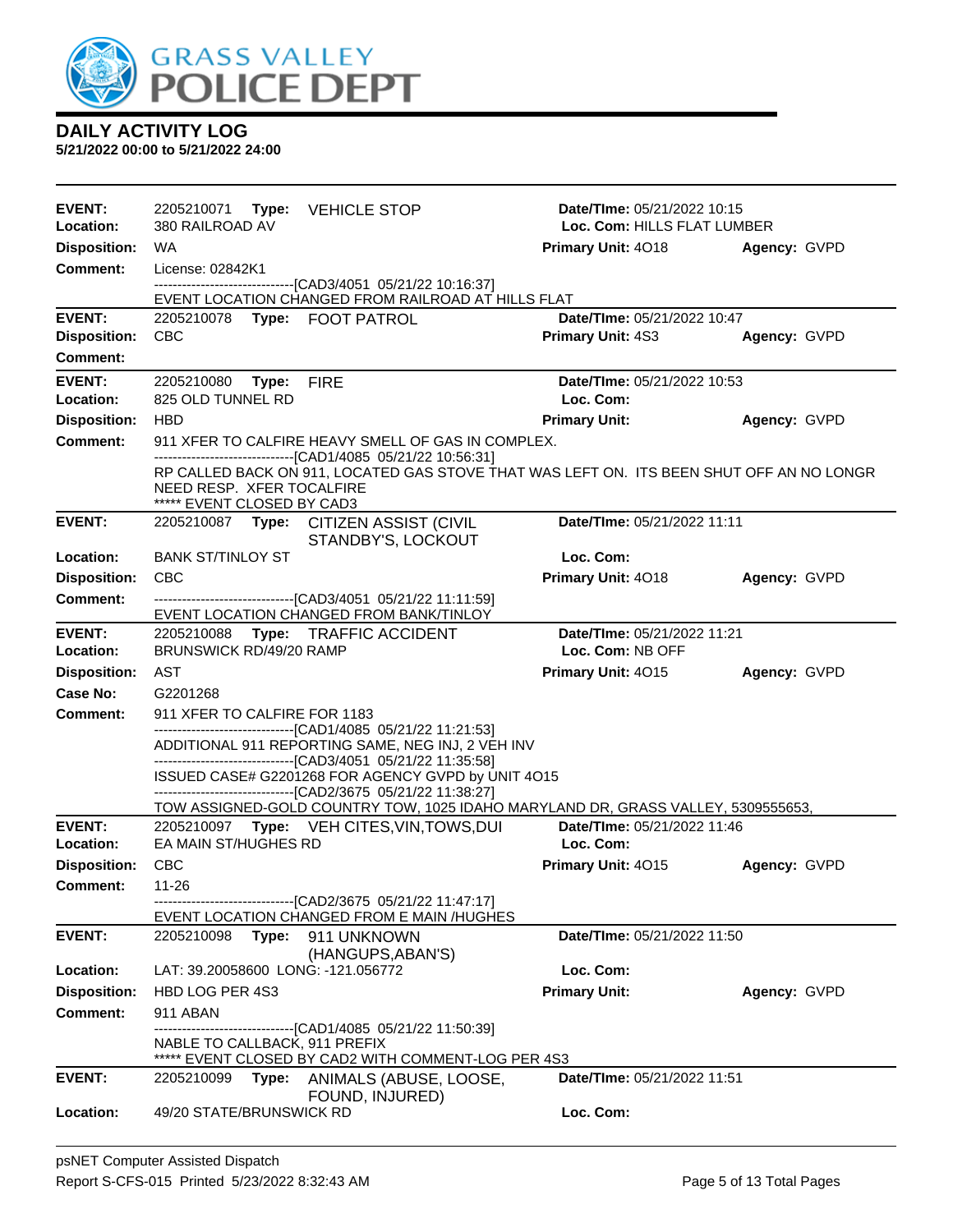

| <b>Disposition:</b> | AST                         |       |                                                                                                                                                                  | Primary Unit: 4018          | Agency: GVPD                                                                                                                                                                          |
|---------------------|-----------------------------|-------|------------------------------------------------------------------------------------------------------------------------------------------------------------------|-----------------------------|---------------------------------------------------------------------------------------------------------------------------------------------------------------------------------------|
| <b>Comment:</b>     |                             |       | LEFT SIDE QUARTER MILE FROM BRUNSWICK EXIT CENTER DIVIDE NB SIDE                                                                                                 |                             |                                                                                                                                                                                       |
|                     | GEEESE AND GOSLINGS STUCK.  |       |                                                                                                                                                                  |                             |                                                                                                                                                                                       |
|                     | 10-39 CHP                   |       | -------------------------[CAD1/4085 05/21/22 11:53:11]                                                                                                           |                             |                                                                                                                                                                                       |
|                     |                             |       | -------------------[CAD1/4085 05/21/22 11:53:16]                                                                                                                 |                             |                                                                                                                                                                                       |
|                     | ADDITIONAL 911, XFER TO CHP |       | -------------------------------[CAD1/4085 05/21/22 11:55:14]                                                                                                     |                             |                                                                                                                                                                                       |
|                     |                             |       | 10-39 CJP, GEESE ACROSS ROADWAY                                                                                                                                  |                             |                                                                                                                                                                                       |
| <b>EVENT:</b>       |                             |       | 2205210100 Type: TRAFFIC (DUI, PARKING,                                                                                                                          | Date/TIme: 05/21/2022 12:02 |                                                                                                                                                                                       |
| Location:           | 2054 NEVADA CITY HIGHWAY    |       | SPEED, HAZ                                                                                                                                                       | Loc. Com: SAVE MART         |                                                                                                                                                                                       |
| <b>Disposition:</b> | <b>GOA UTL</b>              |       |                                                                                                                                                                  | Primary Unit: 4S3           | Agency: GVPD                                                                                                                                                                          |
| <b>Comment:</b>     |                             |       |                                                                                                                                                                  |                             | RP REPORTING 23103, WHI TOYT TRUCK WITH STICKERS AND TOOLDBOX IN BED LP 5H42813 UNABLE TO                                                                                             |
|                     | SAVEMART LOT                |       | MAINTAIN LANES, CUT 3 PEOPLE OFF WHILE TURNING INTO PARKING LOT. CURRENTLY STILL IN                                                                              |                             |                                                                                                                                                                                       |
| <b>EVENT:</b>       | 2205210101                  | Type: | <b>SUSPICIOUS CIRCUMSTANCE</b><br>(VEHICLE, PERSON                                                                                                               | Date/TIme: 05/21/2022 12:07 |                                                                                                                                                                                       |
| Location:           | <b>BIGGS AV/DEPOT ST</b>    |       |                                                                                                                                                                  | Loc. Com:                   |                                                                                                                                                                                       |
| <b>Disposition:</b> | UTL                         |       |                                                                                                                                                                  | Primary Unit: 4024          | Agency: GVPD                                                                                                                                                                          |
| <b>Comment:</b>     |                             |       | / WAS ROLLING ON THE GROUND AND IS NOW UP AND RUNNING TOWARDS COLFAX HIGHWAY NEAR<br>GRASS VALLEY GLASS. RP STATES PANTS ARE FALLING DOWN.                       |                             | RP RPT'G SUSP WFA HEAVY SET / DRK HAIR / GRY SHIRT / BLU SWEATSHIRT GRY SWEAT PNTS WHI SHOES                                                                                          |
| <b>EVENT:</b>       | 2205210102                  | Type: | DISTURBANCE (NOISE,<br>MUSIC, VERBAL, BARKI                                                                                                                      | Date/TIme: 05/21/2022 12:15 |                                                                                                                                                                                       |
| Location:           | 1262 SUTTON WY              |       |                                                                                                                                                                  |                             | Loc. Com: HOSPITALITY HOUSE 530 271 7144                                                                                                                                              |
| <b>Disposition:</b> | <b>CBC</b>                  |       |                                                                                                                                                                  | Primary Unit: 405           | Agency: GVPD                                                                                                                                                                          |
| <b>Comment:</b>     |                             |       | CURRENTLY BEING KICKED OUT OF HOSPITALITY HOUSE.<br>-------------------------------[CAD1/4085 05/21/22 12:20:11]                                                 |                             | 911 REPORTING STAFF MEMBER OF HOSPITALITY HOUSE REQUESTED HIM TO TAKE AN XRAY TO THE CSU<br>LAST NIGHT, AND NOW THEY ARE KICKING HIM OUT BECAUSE OF A MISCOMMUNICATION. REQ 10-21, RP |
|                     |                             |       | EVENT LOCATION CHANGED FROM 155 GLASSON WY GV<br>------------------------------[4O5/MDT 05/21/22 12:25]                                                          |                             |                                                                                                                                                                                       |
|                     | AND SCREAMING OUTSIDE.      |       | CONTACT MADE WITH HH, THEY ARE WORKING WITH HIM RIGHT NOW AND REMOVING HIM DUE TO                                                                                |                             | INAPPROPRIATE BEHAVIOR AT THEIR FACILITY. THEY WOULD LIKE AN OFFICER BECAUSE HE IS ESCLATING                                                                                          |
|                     |                             |       | -------------------------------[CAD2/3675 05/21/22 12:25:55]<br>EVENT LOCATION CHANGED FROM 145 GLASSON WY GV                                                    |                             |                                                                                                                                                                                       |
| <b>EVENT:</b>       |                             |       | 2205210103 Type: TRAFFIC (DUI, PARKING,<br>SPEED, HAZ                                                                                                            | Date/TIme: 05/21/2022 12:17 |                                                                                                                                                                                       |
| Location:           | 49/20 STATE/DORSEY DR       |       |                                                                                                                                                                  |                             | Loc. Com: NB APPROACHING DORSEY RA                                                                                                                                                    |
| <b>Disposition:</b> | UTL                         |       |                                                                                                                                                                  | Primary Unit: 4024          | Agency: GVPD                                                                                                                                                                          |
| <b>Comment:</b>     |                             |       | RP REPORTING 2 LARGE DUCKS AND SEVERAL BABY DUCKS IN #2 LANE<br>-------------------------------[CAD1/4085 05/21/22 12:19:07]                                     |                             |                                                                                                                                                                                       |
|                     | 10-39 CHP                   |       |                                                                                                                                                                  |                             |                                                                                                                                                                                       |
|                     |                             |       | --------------------------------[CAD1/4085 05/21/22 12:19:39]<br>ADDITIONAL 911 REPORTING SAME.<br>--------------------------------[CAD3/4051 05/21/22 12:19:58] |                             |                                                                                                                                                                                       |
|                     | <b>VOICED</b>               |       | --------------------------------[CAD1/4085 05/21/22 12:21:19]                                                                                                    |                             |                                                                                                                                                                                       |
|                     |                             |       | ADDITIONAL 911 REPORTING SAME, XFER TO CHP<br>-------------------------------[CAD2/3675 05/21/22 12:24:13]                                                       |                             |                                                                                                                                                                                       |
|                     | CHP HAS NO UNIT AVAILABLE   |       | -------------------------------[CAD1/4085 05/21/22 12:26:03]                                                                                                     |                             |                                                                                                                                                                                       |
|                     |                             |       | ADDITIONAL 911 REPORTING SAME. XFER TO CHP                                                                                                                       |                             |                                                                                                                                                                                       |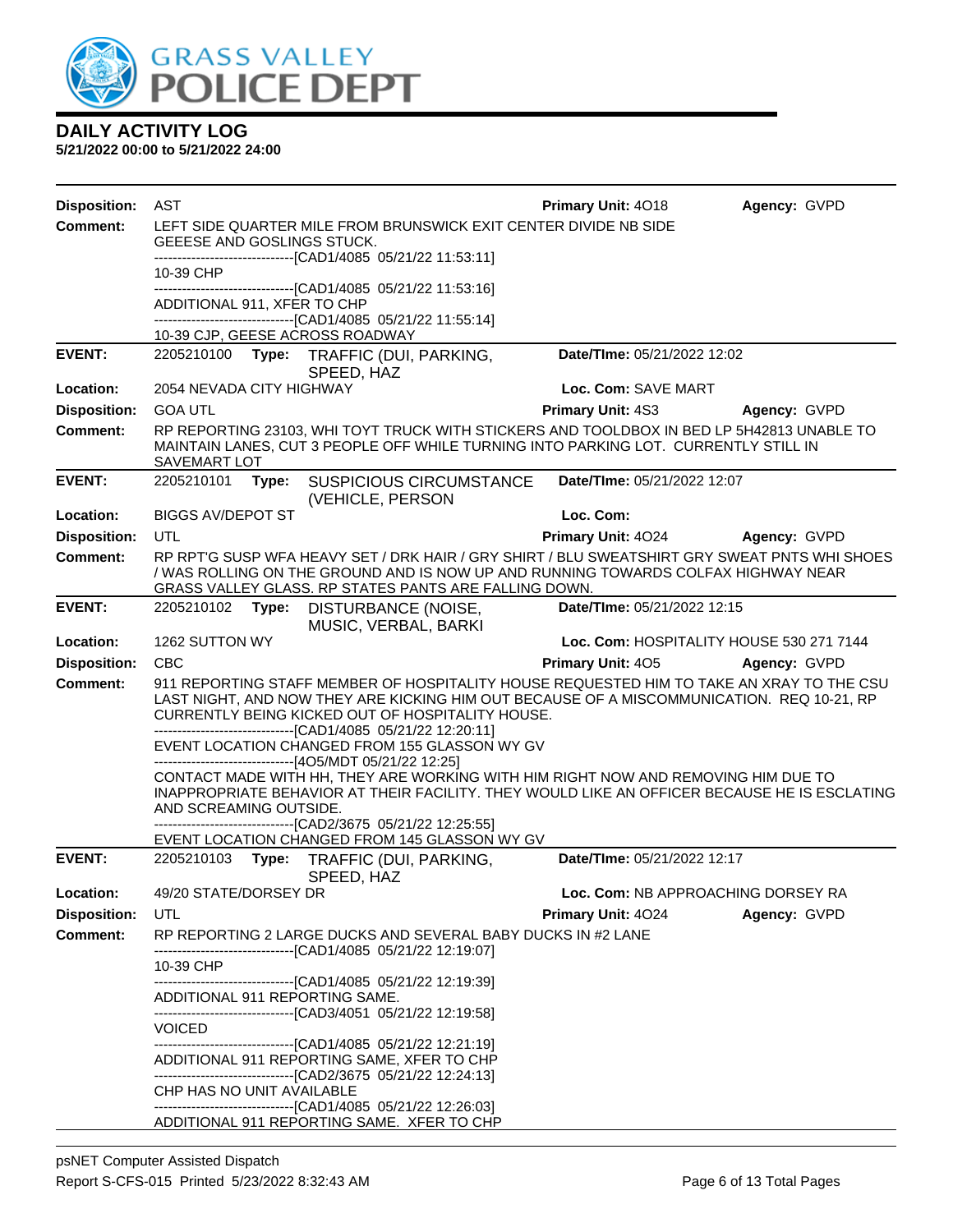

| <b>EVENT:</b>                   | 2205210105 Type: VEHICLE STOP                                                                                                                                                                       |                                                                                                                                                                                                              | <b>Date/Time: 05/21/2022 12:24</b> |              |  |
|---------------------------------|-----------------------------------------------------------------------------------------------------------------------------------------------------------------------------------------------------|--------------------------------------------------------------------------------------------------------------------------------------------------------------------------------------------------------------|------------------------------------|--------------|--|
| Location:                       | <b>BRUNSWICK RD/SUTTON WY</b>                                                                                                                                                                       |                                                                                                                                                                                                              | Loc. Com:                          |              |  |
| <b>Disposition:</b>             | <b>WA</b>                                                                                                                                                                                           |                                                                                                                                                                                                              | <b>Primary Unit: 4024</b>          | Agency: GVPD |  |
| <b>Comment:</b>                 | License: 4GTJ865 State: CA                                                                                                                                                                          | --------------------------------[CAD2/3675 05/21/22 12:25:13]                                                                                                                                                |                                    |              |  |
|                                 |                                                                                                                                                                                                     | EVENT LOCATION CHANGED FROM BRUNSWICK / SUTTON                                                                                                                                                               |                                    |              |  |
| <b>EVENT:</b>                   | 2205210107 Type: ORDINANCES                                                                                                                                                                         | (COUNTY/MUNICIPAL)                                                                                                                                                                                           | Date/TIme: 05/21/2022 12:33        |              |  |
| Location:                       | 111 BANK ST                                                                                                                                                                                         |                                                                                                                                                                                                              | Loc. Com: UPS                      |              |  |
| <b>Disposition:</b>             | <b>CBC MOVING ALONG</b>                                                                                                                                                                             |                                                                                                                                                                                                              | Primary Unit: 4015                 | Agency: GVPD |  |
| Comment:                        |                                                                                                                                                                                                     | TRANSIENT SLEEPING IN PARKING LOT OF UPS                                                                                                                                                                     |                                    |              |  |
| <b>EVENT:</b>                   | 2205210110                                                                                                                                                                                          | Type: TRAFFIC (DUI, PARKING,<br>SPEED, HAZ                                                                                                                                                                   | Date/TIme: 05/21/2022 12:38        |              |  |
| Location:                       | 49/20 RAMP STATE/BRUNSWICK RD                                                                                                                                                                       |                                                                                                                                                                                                              | Loc. Com:                          |              |  |
| <b>Disposition:</b>             |                                                                                                                                                                                                     | HBD INTERSECTION BACK UP AND RUNNING                                                                                                                                                                         | <b>Primary Unit:</b>               | Agency: GVPD |  |
| <b>Comment:</b>                 | 911 REPORTING TRAFFIC LIGHTS OUT                                                                                                                                                                    | --------------------------------[CAD1/4085 05/21/22 12:38:35]                                                                                                                                                |                                    |              |  |
|                                 |                                                                                                                                                                                                     | PER PW, PLANNED OUTAGE BY PG&E, ETA TO RESTORATION 1700<br>--------------------------------[CAD2/3675 05/21/22 12:47:39]                                                                                     |                                    |              |  |
|                                 | 2ND 911 RPT'G THE SAME STATING THAT NO ONE IS STOPPING AT THE LIGHT AND SOMEONE NEEDS TO DO<br>SOMETHING ABOUT IT.                                                                                  |                                                                                                                                                                                                              |                                    |              |  |
|                                 | -------------------------------[CAD1/4085 05/21/22 12:48:46]<br>ADDITIONAL 911 REPORTING SAME. DEMANDING A TRAFFIC CONTROL OFFICER<br>--------------------------------[CAD2/3675 05/21/22 12:55:42] |                                                                                                                                                                                                              |                                    |              |  |
|                                 | 30 MIN ETA FOR PW TO PUT TEMP STOP SIGNS OUT AT 1 INTERSECTION<br>-------------------------------[4S3/MDT 05/21/22 13:01]                                                                           |                                                                                                                                                                                                              |                                    |              |  |
|                                 |                                                                                                                                                                                                     | DUE TO TRAFFIC ISSUES WHICH HAVE RESULTED IN ONE COLLISION ALREADY, N/B OFF AT BRUNSWICK<br>WILL BE CLOSED TO TRAFFIC EXITING FREEWAY. REQ NCRD ADVISE CHP OF THE CLOSURE.                                   |                                    |              |  |
|                                 | 10-39 CHP REF CLOSURE.                                                                                                                                                                              | --------------------------------[CAD2/3675 05/21/22 13:04:33]<br>-------------------------------[CAD2/3675 05/21/22 13:06:33]                                                                                |                                    |              |  |
|                                 | CHP UPDATED CALTRANS OF ISSUES                                                                                                                                                                      | ---------------[CAD2/3675 05/21/22 13:06:42]                                                                                                                                                                 |                                    |              |  |
|                                 | CHP LOG 452                                                                                                                                                                                         | -------------------------------[CAD1/4085 05/21/22 13:10:20]                                                                                                                                                 |                                    |              |  |
|                                 |                                                                                                                                                                                                     | PER PUBLIC WORKS, IF CALTRANS GOES AND POWERS THEIR LIGHTS, PW WILL DO THE SAME, BUT THEY<br>ARE NOT GOING TO IF CALTRANS IS NOT GOING TO DO SAME<br>-------------------------------[4S3/MDT 05/21/22 13:14] |                                    |              |  |
|                                 | SAFETY DESPITE THEIR PARTICIPATION.                                                                                                                                                                 | GVPD COPIES THE RESPONSE OF PUBLIC WORKS AND WILL MAKE ARRANGEMENTS TO MAINTAIN PUBLIC                                                                                                                       |                                    |              |  |
|                                 | <b>EFFECTIVE</b>                                                                                                                                                                                    | WILL CONTINUE TO MONITOR COMPLAINTS FROM DRIVERS TO REVIEW IF OFF RAMP CLOSURE IS                                                                                                                            |                                    |              |  |
|                                 | 1039 CALFIRE FOR INFO                                                                                                                                                                               | ----------------[CAD3/4051_05/21/22 14:03:29]<br>EVENT CLOSED BY CAD1 WITH COMMENT-INTERSECTION BACK UP AND RUNNING                                                                                          |                                    |              |  |
| <b>EVENT:</b>                   | Type:<br>2205210113                                                                                                                                                                                 | TRAFFIC (DUI, PARKING,                                                                                                                                                                                       | Date/TIme: 05/21/2022 12:47        |              |  |
| Location:                       | 49/20 RAMP STATE/DORSEY DR                                                                                                                                                                          | SPEED, HAZ                                                                                                                                                                                                   | Loc. Com: NB                       |              |  |
|                                 |                                                                                                                                                                                                     |                                                                                                                                                                                                              | Primary Unit: 4024                 |              |  |
| <b>Disposition:</b><br>Comment: | GOA                                                                                                                                                                                                 | 911 REPORTING 3 GEESE IN ROADWAY, AROUND THE DORSEY EXIT.                                                                                                                                                    |                                    | Agency: GVPD |  |
| <b>EVENT:</b>                   | 2205210114<br>Type:                                                                                                                                                                                 | <b>WELFARE CHECK</b>                                                                                                                                                                                         | Date/TIme: 05/21/2022 12:48        |              |  |
| Location:                       | 276 GATES PL                                                                                                                                                                                        |                                                                                                                                                                                                              | Loc. Com:                          |              |  |
| <b>Disposition:</b>             | <b>CBC</b>                                                                                                                                                                                          |                                                                                                                                                                                                              | Primary Unit: 405                  | Agency: GVPD |  |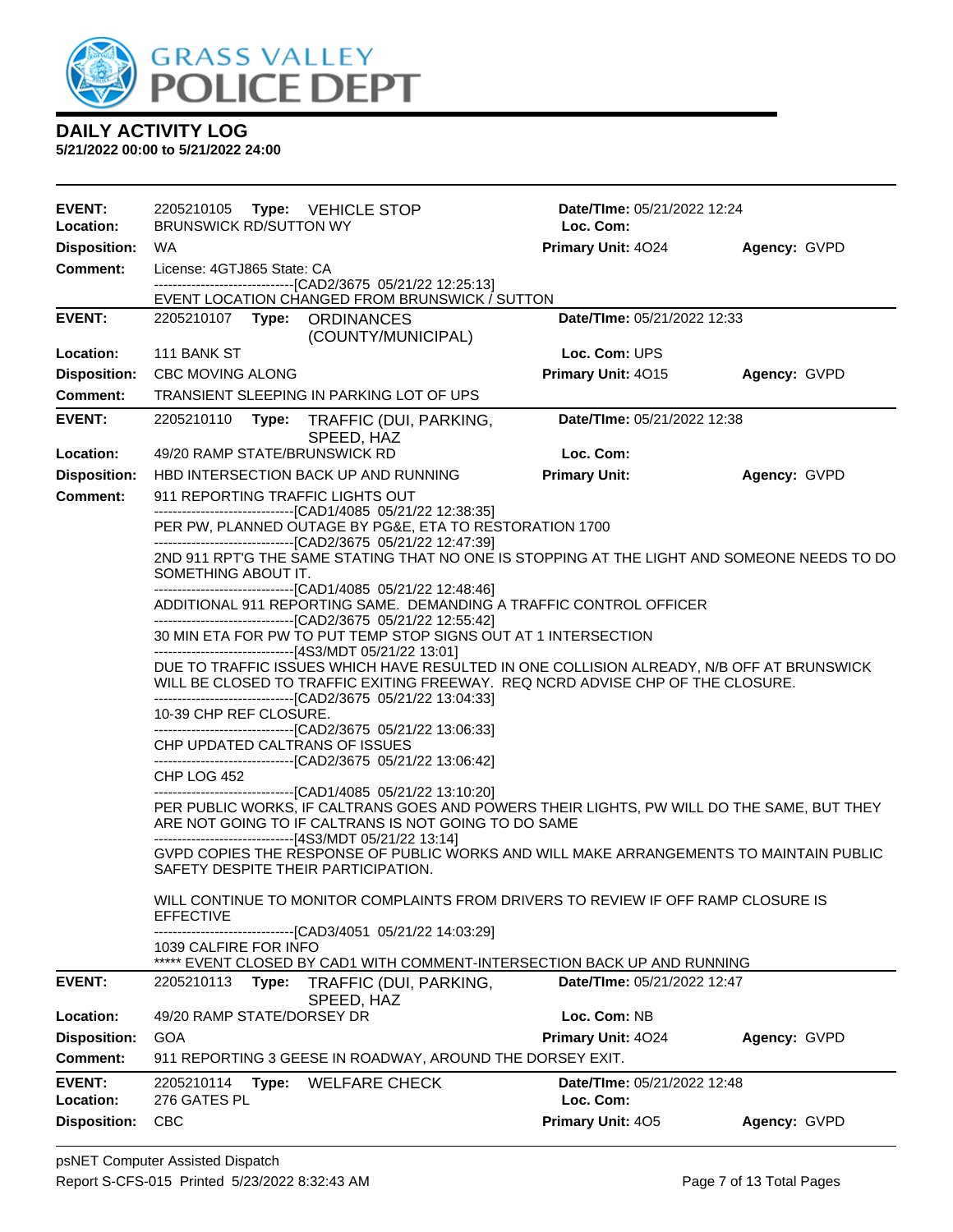

| <b>Comment:</b>                  | FULLERTON PD REQ WEL CHECK ON MALE WHOS 27 COMES TO LISTED. HIS ESTRANGED DAUGHTER WAS<br>TRYING TO LOCATE HIM IN THEIR JURISDICTION, LOCATION WAS VACANT HOUSE. DAUGHTER IS<br>CONCERNED, HAS NOT TALKED TO HIM IN 2 MONTHS AND SUBJ IS KNOWN TO HAVE HEALTH ISSUES.<br>------------------------------[4O5/MDT 05/21/22 12:59] |                                                              |                                                                                                                                                               |                                                                                       |                                                                                            |  |
|----------------------------------|---------------------------------------------------------------------------------------------------------------------------------------------------------------------------------------------------------------------------------------------------------------------------------------------------------------------------------|--------------------------------------------------------------|---------------------------------------------------------------------------------------------------------------------------------------------------------------|---------------------------------------------------------------------------------------|--------------------------------------------------------------------------------------------|--|
|                                  |                                                                                                                                                                                                                                                                                                                                 |                                                              |                                                                                                                                                               | ONE CONTACT FROM 3/1/22 REF HH CALL. NONE BEFORE OR SINCE. 10-39 TO FPD AND DAUGHTER  |                                                                                            |  |
| <b>EVENT:</b>                    |                                                                                                                                                                                                                                                                                                                                 |                                                              | 2205210122 Type: VEH CITES, VIN, TOWS, DUI                                                                                                                    | Date/TIme: 05/21/2022 13:09                                                           |                                                                                            |  |
| Location:                        | 49/20 STATE/DORSEY DR                                                                                                                                                                                                                                                                                                           |                                                              |                                                                                                                                                               | Loc. Com:                                                                             |                                                                                            |  |
| <b>Disposition:</b>              | <b>CBC</b>                                                                                                                                                                                                                                                                                                                      |                                                              |                                                                                                                                                               | Primary Unit: 4015                                                                    | Agency: GVPD                                                                               |  |
| <b>Comment:</b>                  | O/W 11-26                                                                                                                                                                                                                                                                                                                       |                                                              |                                                                                                                                                               |                                                                                       |                                                                                            |  |
|                                  |                                                                                                                                                                                                                                                                                                                                 |                                                              | -------------------------------[CAD3/4051 05/21/22 13:11:47]                                                                                                  |                                                                                       |                                                                                            |  |
|                                  |                                                                                                                                                                                                                                                                                                                                 |                                                              | EVENT LOCATION CHANGED FROM NB HWY 49 / DORSEY                                                                                                                |                                                                                       |                                                                                            |  |
| <b>EVENT:</b><br>Location:       | 129 W MCKNIGHT WY                                                                                                                                                                                                                                                                                                               |                                                              | 2205210129 Type: TRAFFIC ACCIDENT                                                                                                                             | Date/TIme: 05/21/2022 13:26<br>Loc. Com: SPD                                          |                                                                                            |  |
|                                  |                                                                                                                                                                                                                                                                                                                                 |                                                              |                                                                                                                                                               |                                                                                       |                                                                                            |  |
| <b>Disposition:</b>              | <b>RPT</b>                                                                                                                                                                                                                                                                                                                      |                                                              |                                                                                                                                                               | Primary Unit: 4024                                                                    | Agency: GVPD                                                                               |  |
| Case No:                         | G2201269                                                                                                                                                                                                                                                                                                                        |                                                              |                                                                                                                                                               |                                                                                       |                                                                                            |  |
| <b>Comment:</b>                  |                                                                                                                                                                                                                                                                                                                                 |                                                              | 911 RPT'G 11-82 1 PARTY W/O INSURANCE.                                                                                                                        |                                                                                       |                                                                                            |  |
|                                  | 2015 BLK TOYT 4RUNNER 7JHD118                                                                                                                                                                                                                                                                                                   |                                                              | CHRYSLER TOWN AND COUNTRY 5HOH624<br>----------------------------------[CAD2/3675 05/21/22 13:27:04]<br>SUBJ WAS TRYING TO OFFER RP CASH AND WANTED TO LEAVE. |                                                                                       |                                                                                            |  |
|                                  |                                                                                                                                                                                                                                                                                                                                 |                                                              | -------------------------------[CAD1/4085 05/21/22 13:47:13]<br>ISSUED CASE# G2201269 FOR AGENCY GVPD by UNIT 4O24                                            |                                                                                       |                                                                                            |  |
|                                  | -------------------------------[CAD1/4085 05/21/22 14:10:11]<br>TOW ASSIGNED-ADVANCED TOWING, 319 RAILROAD AVE, GRASS VALLEY, 5304775400,                                                                                                                                                                                       |                                                              |                                                                                                                                                               |                                                                                       |                                                                                            |  |
|                                  |                                                                                                                                                                                                                                                                                                                                 | -------------------------------[CAD1/4085 05/21/22 14:47:17] |                                                                                                                                                               |                                                                                       |                                                                                            |  |
|                                  | FCN/3702214102582 FOR CHRYS                                                                                                                                                                                                                                                                                                     |                                                              |                                                                                                                                                               |                                                                                       |                                                                                            |  |
|                                  |                                                                                                                                                                                                                                                                                                                                 |                                                              |                                                                                                                                                               |                                                                                       |                                                                                            |  |
| <b>EVENT:</b>                    | 2205210130                                                                                                                                                                                                                                                                                                                      |                                                              | Type: 911 UNKNOWN<br>(HANGUPS, ABAN'S)                                                                                                                        | Date/TIme: 05/21/2022 13:28                                                           |                                                                                            |  |
| Location:                        | LAT: 39.21753800 LONG: -121.063231                                                                                                                                                                                                                                                                                              |                                                              |                                                                                                                                                               | Loc. Com:                                                                             |                                                                                            |  |
| <b>Disposition:</b>              | <b>HBD</b>                                                                                                                                                                                                                                                                                                                      |                                                              |                                                                                                                                                               | <b>Primary Unit:</b>                                                                  | Agency: GVPD                                                                               |  |
| Comment:                         | 911 OPEN LINE                                                                                                                                                                                                                                                                                                                   |                                                              |                                                                                                                                                               |                                                                                       |                                                                                            |  |
|                                  | ***** EVENT CLOSED BY CAD1                                                                                                                                                                                                                                                                                                      |                                                              | -------------------------------[CAD3/4051_05/21/22 13:29:25]<br>NEG ANSWER ON CALLBACK, NO VOICEMAIL                                                          |                                                                                       |                                                                                            |  |
| <b>EVENT:</b>                    |                                                                                                                                                                                                                                                                                                                                 |                                                              | 2205210134 Type: TRAFFIC ACCIDENT                                                                                                                             | Date/TIme: 05/21/2022 13:52                                                           |                                                                                            |  |
| Location:                        | 720 SUTTON WY                                                                                                                                                                                                                                                                                                                   |                                                              |                                                                                                                                                               | Loc. Com: RITE AID                                                                    |                                                                                            |  |
| <b>Disposition:</b>              | <b>CBC INFO EXCHANGED</b>                                                                                                                                                                                                                                                                                                       |                                                              |                                                                                                                                                               | <b>Primary Unit: 4018</b>                                                             | <b>Agency: GVPD</b>                                                                        |  |
| <b>Comment:</b>                  | <b>LOT</b>                                                                                                                                                                                                                                                                                                                      |                                                              |                                                                                                                                                               |                                                                                       | 1182 IN PARKING LOT, WANTS REPORT. GRY HOND CRV AND WHI TOYT TACOMA STANDING BY IN PARKING |  |
| <b>EVENT:</b>                    | 2205210135                                                                                                                                                                                                                                                                                                                      | Type:                                                        | DISTURBANCE (NOISE,<br>MUSIC, VERBAL, BARKI                                                                                                                   | Date/TIme: 05/21/2022 13:52                                                           |                                                                                            |  |
| Location:                        | 1912 NEVADA CITY HY                                                                                                                                                                                                                                                                                                             |                                                              |                                                                                                                                                               | Loc. Com: 76 STATION                                                                  |                                                                                            |  |
| <b>Disposition:</b>              | AUBURN                                                                                                                                                                                                                                                                                                                          |                                                              | CBC THEYRE MAKING THEIR WAY BACK TO                                                                                                                           | Primary Unit: 4K19                                                                    | Agency: GVPD                                                                               |  |
| <b>Comment:</b>                  |                                                                                                                                                                                                                                                                                                                                 |                                                              | AND WANTS HER MOVED. RP IN VEH BLU VAN<br>-------------[CAD1/4085_05/21/22 13:54:18]                                                                          | 911 RPTG SHE PICKED UP AN XRAY FROM AUBURN SHELTER BUT NOW DOESNT WANT HER IN THE VEH |                                                                                            |  |
| <b>EVENT:</b>                    | 4S3 ADVISED<br>2205210138                                                                                                                                                                                                                                                                                                       | Type:                                                        | 911 UNKNOWN                                                                                                                                                   | Date/TIme: 05/21/2022 14:06                                                           |                                                                                            |  |
|                                  |                                                                                                                                                                                                                                                                                                                                 |                                                              | (HANGUPS, ABAN'S)                                                                                                                                             |                                                                                       |                                                                                            |  |
| Location:<br><b>Disposition:</b> | LAT: 39.20058600 LONG: -121.056772                                                                                                                                                                                                                                                                                              |                                                              |                                                                                                                                                               | Loc. Com:<br><b>Primary Unit:</b>                                                     |                                                                                            |  |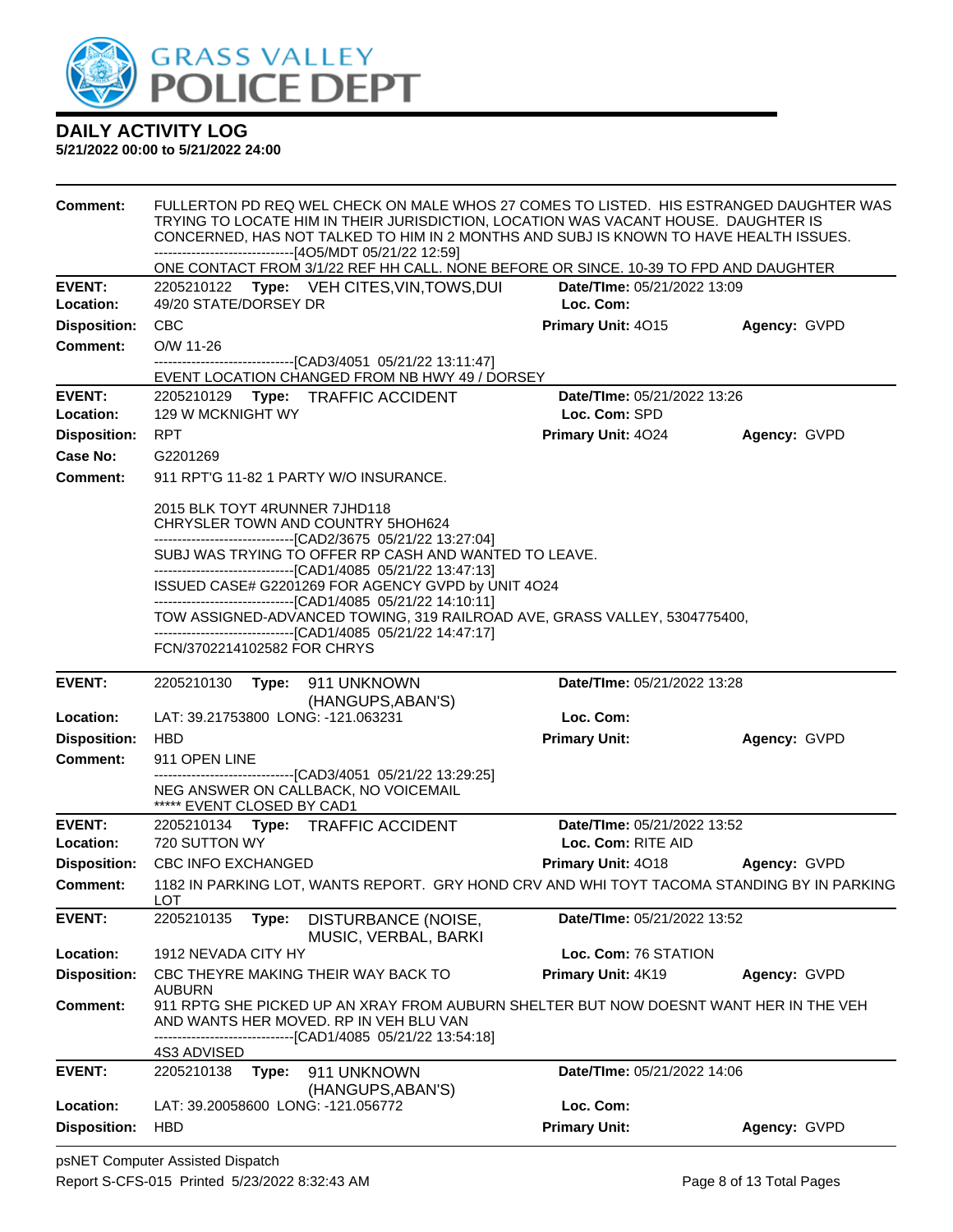

**5/21/2022 00:00 to 5/21/2022 24:00**

| <b>Comment:</b>            | 911 ABAN                                                                                                                                                |                                                  |              |
|----------------------------|---------------------------------------------------------------------------------------------------------------------------------------------------------|--------------------------------------------------|--------------|
|                            | ----------------[CAD1/4085 05/21/22 14:06:14]<br>UNABLE TO CALLBACK, 911 PREFIX<br>***** EVENT CLOSED BY CAD1                                           |                                                  |              |
| <b>EVENT:</b>              | 2205210139 Type: ALARMS (SILENT, AUDIBLE,<br><b>COMMERCIAL, RES</b>                                                                                     | Date/TIme: 05/21/2022 14:06                      |              |
| Location:                  | 115 W MCKNIGHT WY                                                                                                                                       | Loc. Com: BANNER BANK                            |              |
| <b>Disposition:</b>        | CBC BUS APPEARS SEC, UNK REASON                                                                                                                         | <b>Primary Unit: 4018</b>                        | Agency: GVPD |
| <b>Comment:</b>            | OP:10373 10-33 AUDIBLE LOBBY MOTION PERIMETER RESP PENDING                                                                                              |                                                  |              |
| <b>EVENT:</b><br>Location: | 2205210141<br>Type: FOLLOWUP<br>867 SUTTON WY                                                                                                           | Date/TIme: 05/21/2022 14:23<br>Loc. Com: SAFEWAY |              |
| <b>Disposition:</b>        | <b>CBC</b>                                                                                                                                              | Primary Unit: 4K19                               | Agency: GVPD |
| <b>Comment:</b>            | -------------------------------[CAD1/4085 05/21/22 14:23:39]<br>EVENT LOCATION CHANGED FROM SAFEWAY                                                     |                                                  |              |
| <b>EVENT:</b>              | 2205210142 Type: VEH CITES, VIN, TOWS, DUI                                                                                                              | Date/TIme: 05/21/2022 14:25                      |              |
| Location:                  | 49/20 RAMP STATE/BRUNSWICK RD                                                                                                                           | Loc. Com: NB                                     |              |
| <b>Disposition:</b>        | <b>HBD</b>                                                                                                                                              | <b>Primary Unit:</b>                             | Agency: GVPD |
| <b>Comment:</b>            | 911 XFER TO CHP FOR 23103 MC UNK DESC. WEAVING AND SPEEDING<br>------------------------------[CAD1/4085 05/21/22 14:26:03]                              |                                                  |              |
|                            | <b>VOICED</b><br>***** EVENT CLOSED BY CAD1                                                                                                             |                                                  |              |
| <b>EVENT:</b>              | 2205210148 Type: WELFARE CHECK                                                                                                                          | Date/TIme: 05/21/2022 14:44                      |              |
| Location:                  | MILL ST/RHODE ISLAND                                                                                                                                    | Loc. Com: BEFORE EL FAVORITO                     |              |
| <b>Disposition:</b>        | CBC 1098T, HES MOVING ALONG AND CODE 4                                                                                                                  | Primary Unit: 4018                               | Agency: GVPD |
| <b>Comment:</b>            | RP RPTG SUBJ LAYING ON SIDEWALK WITH SAFEWAY BAG<br>-------------------------------[CAD1/4085 05/21/22 14:50:04]<br>EVENT LOCATION CHANGED FROM MILL ST |                                                  |              |
| <b>EVENT:</b>              | 2205210152 Type: FOLLOWUP                                                                                                                               | Date/TIme: 05/21/2022 14:57                      |              |
| Location:                  | 1262 SUTTON WY                                                                                                                                          | Loc. Com: HOSPITALITY HOUSE 530 271 7144         |              |
| <b>Disposition:</b>        | HBD LOG PER 405, CIVIL ISSUE VIA AM                                                                                                                     | <b>Primary Unit:</b>                             | Agency: GVPD |
| <b>Comment:</b>            | RP AT GVPD REF EVENT 2205210102<br>***** EVENT CLOSED BY CAD1 WITH COMMENT-LOG PER 405, CIVIL ISSUE VIA AM                                              |                                                  |              |
| <b>EVENT:</b>              | 2205210154 Type: GV PUBLIC WORKS - WATER<br><b>ISSUE</b>                                                                                                | Date/TIme: 05/21/2022 15:06                      |              |
| Location:                  | 220 BANK ST                                                                                                                                             | Loc. Com: DOW ALEXANDER PARK                     |              |
| <b>Disposition:</b>        | <b>HBD</b>                                                                                                                                              | <b>Primary Unit:</b>                             | Agency: GVPD |
| Comment:                   | RP RPTG WATER LEAK NEXT TO CANNON<br>-------------------------------[CAD3/4051 05/21/22 15:13:12]<br>LEFT MESSAGE FOR PWW                               |                                                  |              |
|                            | ----------------------[CAD1/4085  05/21/22 15:17:53]<br>10-39 PWW<br>***** EVENT CLOSED BY CAD1                                                         |                                                  |              |
| <b>EVENT:</b>              | 2205210161<br>Type: 911 UNKNOWN<br>(HANGUPS, ABAN'S)                                                                                                    | <b>Date/TIme: 05/21/2022 15:18</b>               |              |
| Location:                  | LAT: 39.23218300 LONG: -121.035572                                                                                                                      | Loc. Com:                                        |              |
| <b>Disposition:</b>        | <b>HBD</b>                                                                                                                                              | <b>Primary Unit:</b>                             | Agency: GVPD |
| Comment:                   | 911 ABANDONED                                                                                                                                           |                                                  |              |
|                            | -------------------------[CAD3/4051 05/21/22 15:18:40]<br><b>BUSY ON CALLBACK</b><br>***** EVENT CLOSED BY CAD1                                         |                                                  |              |
| <b>EVENT:</b><br>Location: | 2205210165 Type: PROPERTY LOST OR FOUND<br>115 UNION JACK ST #72                                                                                        | Date/TIme: 05/21/2022 15:33<br>Loc. Com:         |              |

psNET Computer Assisted Dispatch Report S-CFS-015 Printed 5/23/2022 8:32:43 AM Page 9 of 13 Total Pages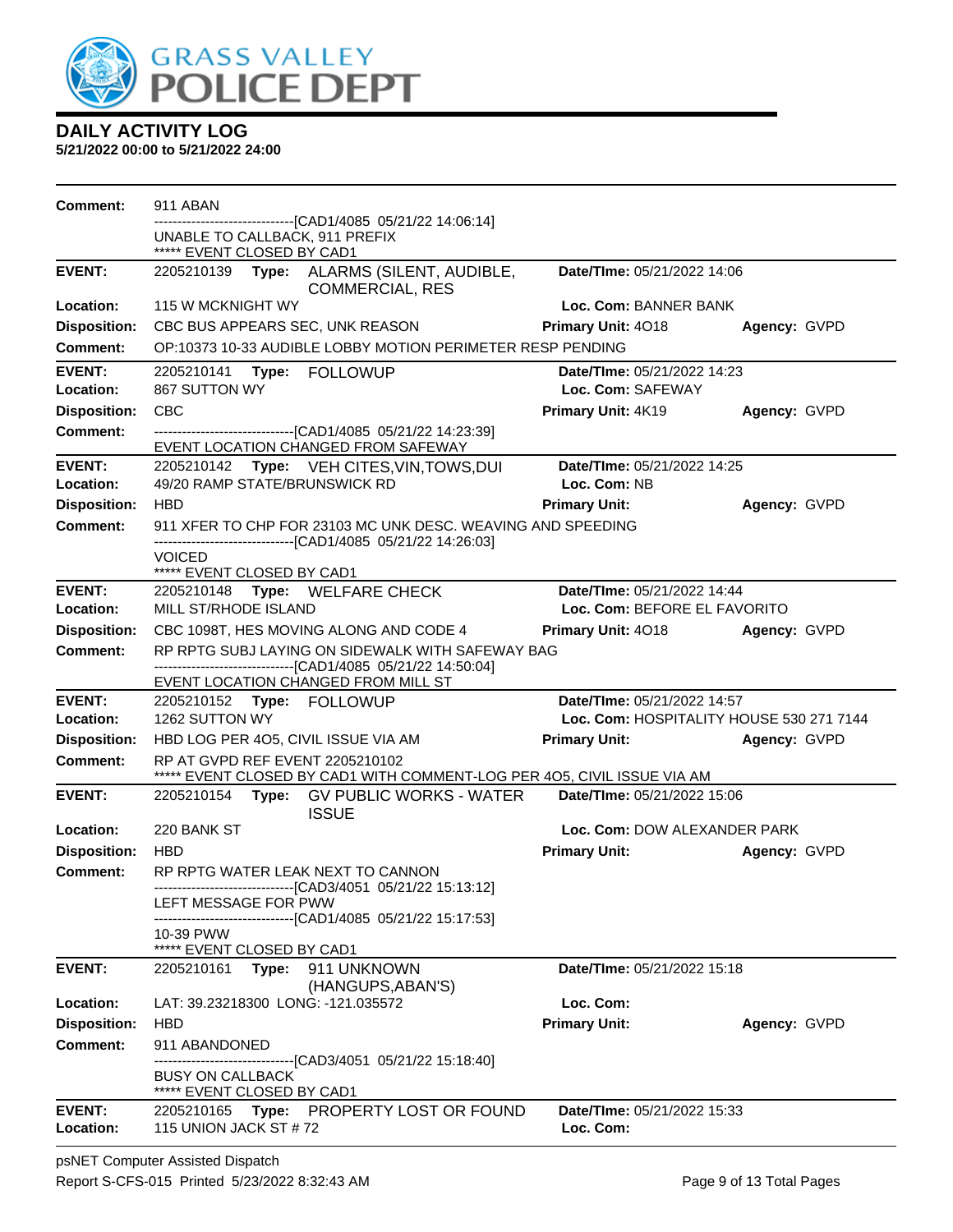

| <b>Disposition:</b> | <b>CBC WALLET LOCATED</b>                                 |       |                                                                                                                                                                                         | Primary Unit: 4024                       | Agency: GVPD |
|---------------------|-----------------------------------------------------------|-------|-----------------------------------------------------------------------------------------------------------------------------------------------------------------------------------------|------------------------------------------|--------------|
| <b>Comment:</b>     |                                                           |       | RP REQG 1021 REF STOLEN WALLET                                                                                                                                                          |                                          |              |
| <b>EVENT:</b>       | 2205210170                                                | Type: | <b>SUSPICIOUS CIRCUMSTANCE</b><br>(VEHICLE, PERSON                                                                                                                                      | Date/TIme: 05/21/2022 15:56              |              |
| Location:           | 1125 SUTTON WY                                            |       |                                                                                                                                                                                         | Loc. Com: GOOD WILL                      |              |
| <b>Disposition:</b> |                                                           |       | CBC 1098T, ADVISED OF WARRANTS                                                                                                                                                          | Primary Unit: 4018                       | Agency: GVPD |
| <b>Comment:</b>     | THE BUSINESS.                                             |       | RP RPTG A SILVER OR WHITE VAN OCC'D BY A MALE SUBJ W/ A DOG ON THE FRONT SEAT AND THE MALE<br>SUBJ WASN'T MOVING. RP STATES THAT THE VAN IS NEAR THE FIRST ENTRANCE TOWARDS THE BACK OF |                                          |              |
| <b>EVENT:</b>       | 2205210179                                                | Type: | ALARMS (SILENT, AUDIBLE,<br><b>COMMERCIAL, RES</b>                                                                                                                                      | Date/TIme: 05/21/2022 16:46              |              |
| Location:           | 115 W MCKNIGHT WY                                         |       |                                                                                                                                                                                         | Loc. Com: BANNER BANK                    |              |
| <b>Disposition:</b> | <b>CBC BUS APPEARS SECURE</b>                             |       |                                                                                                                                                                                         | Primary Unit: 4024                       | Agency: GVPD |
| Comment:            | AUD, LOBBY MOTION, NEG RESP<br>PER ALARM CO BSN IS CLOSED |       | -------------------------------[CAD3/4106_05/21/22 16:46:14]                                                                                                                            |                                          |              |
| <b>EVENT:</b>       | 2205210185 Type:                                          |       | <b>CITIZEN ASSIST (CIVIL</b><br>STANDBY'S, LOCKOUT                                                                                                                                      | Date/TIme: 05/21/2022 17:08              |              |
| Location:           | 1262 SUTTON WY                                            |       |                                                                                                                                                                                         | Loc. Com: HOSPITALITY HOUSE 530 271 7144 |              |
| <b>Disposition:</b> | <b>CBC CLEARED</b>                                        |       |                                                                                                                                                                                         | Primary Unit: 4018                       | Agency: GVPD |
| <b>Comment:</b>     | <b>CLEARANCE X1</b>                                       |       |                                                                                                                                                                                         |                                          |              |
| <b>EVENT:</b>       | 2205210200                                                |       | Type: ATTEMPT TO CONTACT                                                                                                                                                                | Date/TIme: 05/21/2022 18:14              |              |
| Location:           | PLAZA DR                                                  |       |                                                                                                                                                                                         | Loc. Com:                                |              |
| <b>Disposition:</b> | MERGED 2205210201                                         |       |                                                                                                                                                                                         | <b>Primary Unit:</b>                     | Agency: GVPD |
| <b>Comment:</b>     | <b>CHECKING AREA</b>                                      |       | ***** EVENT CLOSED BY CAD1 WITH COMMENT-2205210201                                                                                                                                      |                                          |              |
| <b>EVENT:</b>       | 2205210201                                                |       | Type: ATTEMPT TO CONTACT                                                                                                                                                                | Date/TIme: 05/21/2022 18:14              |              |
| Location:           | PLAZA DR                                                  |       |                                                                                                                                                                                         | Loc. Com:                                |              |
| <b>Disposition:</b> | ARA CITED AND RELEASED                                    |       |                                                                                                                                                                                         | Primary Unit: 4K19                       | Agency: GVPD |
| Case No:            | G2201270                                                  |       |                                                                                                                                                                                         |                                          |              |
| Comment:            | MERGED 2205210200<br><b>LOCATION: PLAZA DR</b><br>RP:     |       | ------------------------------[MERGED CAD1/4085 05/21/2022 18:15:36]<br><b>TYPE: ATC</b>                                                                                                |                                          |              |
|                     | <b>COMMENTS: CHECKING AREA</b>                            |       | -------------------------------[CAD3/4106 05/21/22 18:29:57]                                                                                                                            |                                          |              |
| <b>EVENT:</b>       |                                                           |       | ISSUED CASE# G2201270 FOR AGENCY GVPD by UNIT 4K19                                                                                                                                      |                                          |              |
| Location:           |                                                           |       | 2205210202 Type: VEHICLE STOP<br>MCCOURTNEY RD/ALLISON RANCH RD                                                                                                                         | Date/TIme: 05/21/2022 18:17<br>Loc. Com: |              |
| <b>Disposition:</b> |                                                           |       | WA PROPER PAPERWORK PROVIDED                                                                                                                                                            | Primary Unit: 4018                       | Agency: GVPD |
| <b>Comment:</b>     | License:<br>SIL TOYT 4 RUNNER NO PLATES                   |       | ----------------------------[CAD1/4085 05/21/22 18:17:37]                                                                                                                               |                                          |              |
|                     |                                                           |       | EVENT LOCATION CHANGED FROM MCCOURTNEY/ALLISON RANCH                                                                                                                                    |                                          |              |
| <b>EVENT:</b>       | 2205210209                                                | Type: | DISTURBANCE (NOISE,<br>MUSIC, VERBAL, BARKI                                                                                                                                             | Date/TIme: 05/21/2022 18:43              |              |
| Location:           | 1005 SUTTON WY                                            |       |                                                                                                                                                                                         | Loc. Com: CVS                            |              |
| <b>Disposition:</b> |                                                           |       |                                                                                                                                                                                         | Primary Unit: 4011                       | Agency: GVPD |
| Case No:            | G2201271                                                  |       |                                                                                                                                                                                         |                                          |              |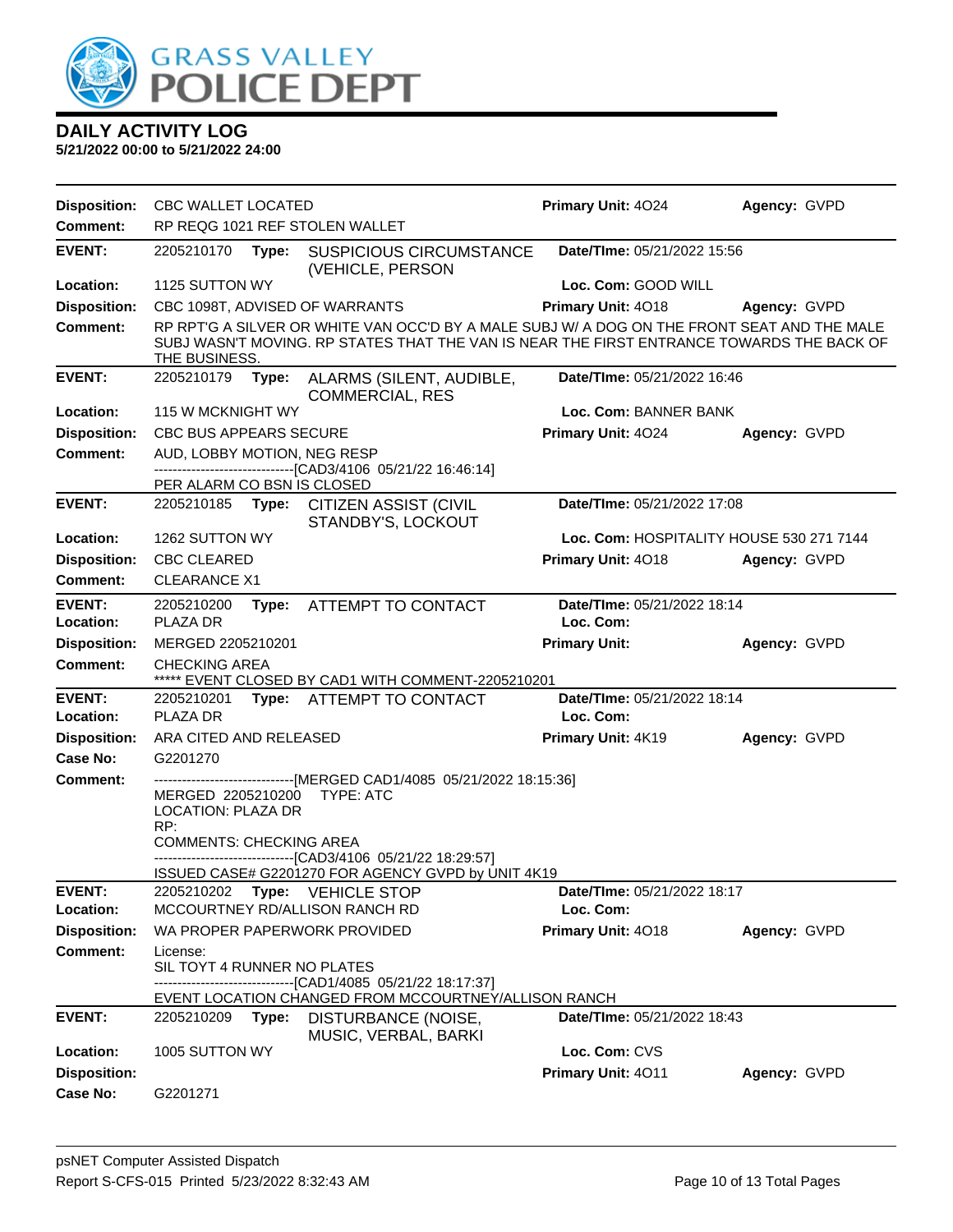

| <b>Comment:</b>     | MANAGER RPTG OLDER WMA IN 60'S WEARING BLK BASEBALL HAT AND PLAID SHIRT WITH SHOTS YELLING<br>PROFANITIES AT PEOPLE                                                    |                             |              |  |  |
|---------------------|------------------------------------------------------------------------------------------------------------------------------------------------------------------------|-----------------------------|--------------|--|--|
|                     | ------------------------------[CAD1/4074 05/21/22 18:43:56]                                                                                                            |                             |              |  |  |
|                     | ADD'T 911 CALLER RPTG SU IS DRIVING OLDER MAROON PICKUP VERY AGITATED SCREAMING AND                                                                                    |                             |              |  |  |
|                     | YELLING AT THEM. DROVE 23103 THROUGH PARKING LOT. CURRENTLY PACING IN PARKING LOT. NEG<br><b>WEAPONS SEEN</b>                                                          |                             |              |  |  |
|                     | ----------------------------------[CAD3/4106 05/21/22 18:45:06]                                                                                                        |                             |              |  |  |
|                     | 4011 ADV                                                                                                                                                               |                             |              |  |  |
|                     | -------------------------------[CAD3/4106 05/21/22 19:14:25]<br>ISSUED CASE# G2201271 FOR AGENCY GVPD by UNIT 4O22                                                     |                             |              |  |  |
|                     | ------------------------------[4O22/MDT 05/21/22 19:58]                                                                                                                |                             |              |  |  |
|                     | BOOKED FOR 647(F)                                                                                                                                                      |                             |              |  |  |
| <b>EVENT:</b>       | 2205210211 Type: SUSPICIOUS CIRCUMSTANCE<br>(VEHICLE, PERSON                                                                                                           | Date/TIme: 05/21/2022 18:51 |              |  |  |
| Location:           | 244 DORSEY DR # 26                                                                                                                                                     | Loc. Com:                   |              |  |  |
| <b>Disposition:</b> | <b>CBC</b>                                                                                                                                                             | Primary Unit: 4011          | Agency: GVPD |  |  |
| Comment:            | 911 CALLER RPTG MALE SUBJ JUST CLIMBED UNDER HER BACK PORCH. WMA LONG SWIM TRUCKS.<br>------------------------------[CAD3/4106 05/21/22 18:52:01]                      |                             |              |  |  |
|                     | 4011 ADV                                                                                                                                                               |                             |              |  |  |
|                     | --------------------[CAD3/4106_05/21/22 19:10:05]<br>RELATED TO EVENT 212                                                                                              |                             |              |  |  |
| <b>EVENT:</b>       | 2205210212 Type:<br><b>SUSPICIOUS CIRCUMSTANCE</b>                                                                                                                     | Date/TIme: 05/21/2022 18:57 |              |  |  |
|                     | (VEHICLE, PERSON                                                                                                                                                       |                             |              |  |  |
| Location:           | DORSEY OVERPASS                                                                                                                                                        | Loc. Com:                   |              |  |  |
| <b>Disposition:</b> | RPT PLACED ON A HOLD                                                                                                                                                   | <b>Primary Unit: 409</b>    | Agency: GVPD |  |  |
| <b>Case No:</b>     | G2201272                                                                                                                                                               |                             |              |  |  |
| <b>Comment:</b>     | PER CALFIRE MEDICA, MALE SUBJ STANDING ON OVERPASS, NO SHIRT OR SHOES<br>WMA HANDS ZIPTIED BEHIND BACK<br>-------------------------------[CAD3/4106 05/21/22 18:57:39] |                             |              |  |  |
|                     | 4011 ADV                                                                                                                                                               |                             |              |  |  |
|                     | ---------------------------------[CAD3/4106 05/21/22 19:09:51]                                                                                                         |                             |              |  |  |
|                     | PER 409 RELATED TO EVENT 211<br>-------------------------------[CAD1/4074 05/21/22 19:44:39]                                                                           |                             |              |  |  |
|                     | ISSUED CASE# G2201272 FOR AGENCY GVPD by UNIT 4O9                                                                                                                      |                             |              |  |  |
| <b>EVENT:</b>       | 2205210213 Type:<br>THEFT (GRAND, PETTY, FROM<br><b>MERCHANT)</b>                                                                                                      | Date/TIme: 05/21/2022 18:58 |              |  |  |
| Location:           | 905 WE MAIN ST                                                                                                                                                         | Loc. Com:                   |              |  |  |
| <b>Disposition:</b> | <b>GOA</b>                                                                                                                                                             | <b>Primary Unit: 4011</b>   | Agency: GVPD |  |  |
| <b>Comment:</b>     | RP AT GVPD REQ CTC REF LANDLORD TENNANT ISSUES. LANDLORD STOLE HER FOOD AND PHONES                                                                                     |                             |              |  |  |
| <b>EVENT:</b>       | 2205210224<br>Type: VEH CITES, VIN, TOWS, DUI                                                                                                                          | Date/TIme: 05/21/2022 19:58 |              |  |  |
| Location:           | 900 EA MAIN ST                                                                                                                                                         | Loc. Com:                   |              |  |  |
| <b>Disposition:</b> | <b>CBC</b>                                                                                                                                                             | Primary Unit: 4011          | Agency: GVPD |  |  |
| <b>Comment:</b>     | BLK FORD F150<br>-----------------------[CAD1/4074_05/21/22_20:00:36]                                                                                                  |                             |              |  |  |
|                     | EVENT LOCATION CHANGED FROM 900 E MAIN                                                                                                                                 |                             |              |  |  |
| <b>EVENT:</b>       | 2205210227    Type: ALL OTHERS                                                                                                                                         | Date/TIme: 05/21/2022 20:18 |              |  |  |
| Location:           | 905 WE MAIN ST                                                                                                                                                         | Loc. Com:                   |              |  |  |
| <b>Disposition:</b> | <b>CBC</b>                                                                                                                                                             | Primary Unit: 4011          | Agency: GVPD |  |  |
| Comment:            | RP REQ 10-21 REF HIS DADS HOUSE                                                                                                                                        |                             |              |  |  |
| <b>EVENT:</b>       | 2205210234<br><b>RESTRAINING ORDERS (TRO,</b><br>Type:<br>OAH, CUSTODY, C                                                                                              | Date/TIme: 05/21/2022 20:55 |              |  |  |
| Location:           | 669 SO AUBURN ST # 4                                                                                                                                                   | Loc. Com:                   |              |  |  |
| <b>Disposition:</b> | <b>CBC</b>                                                                                                                                                             | Primary Unit: 4022          | Agency: GVPD |  |  |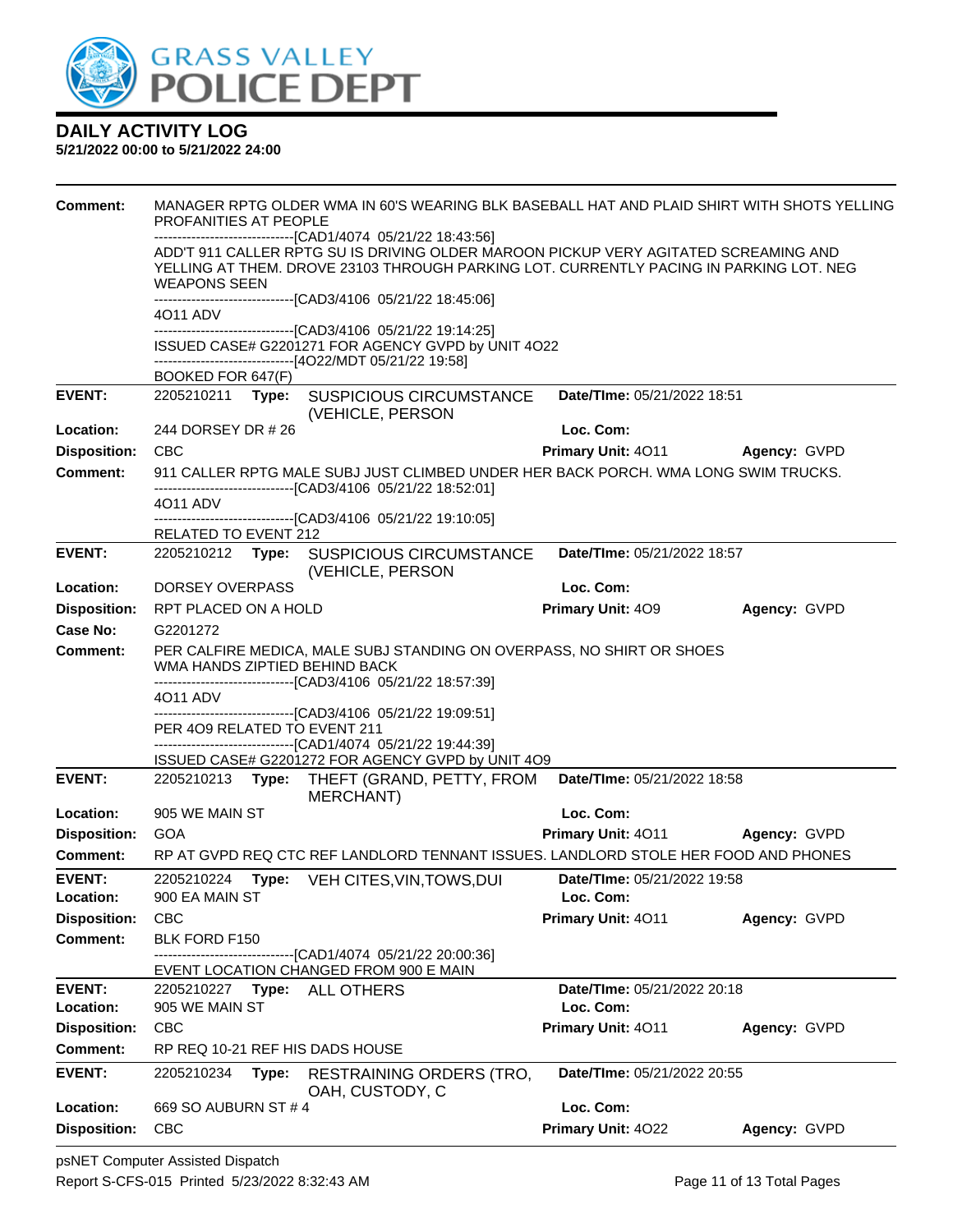

| Comment:                   | RP IS THE RESTRAINED PARTY<br>LEFT IN A GOLD CAMRY<br>------------------------------[4O22/MDT 05/21/22 21:29]<br>IF ISSUES CONT.//CBC | 911 RPT'G HIS CHILDRENS MOTHER JUST SHOWED UP AT HIS APARTMENT STATES IT IS AGAINST AN R/O.<br>CAD EVENT NUMBER PROVIDED TO BEGIN DOCUMENTING INCIDENTS FOR FUTURE REPORT/COURT DATE<br>IF NEEDED//RP ALSO REQ TO ADD EVENT NUMBER 2205200139//RP WILL REQ. FORMAL RPT AT LATER TIME<br>-------------------------------[CAD3/4056 05/22/22 00:29:43]<br>ADD CALL FROM RP STATING THE FEMALE JUST TEXTED HIM. |                                                                                    |              |
|----------------------------|---------------------------------------------------------------------------------------------------------------------------------------|--------------------------------------------------------------------------------------------------------------------------------------------------------------------------------------------------------------------------------------------------------------------------------------------------------------------------------------------------------------------------------------------------------------|------------------------------------------------------------------------------------|--------------|
| <b>EVENT:</b>              | 2205210240                                                                                                                            | Type: GV PUBLIC WORKS - WATER<br><b>ISSUE</b>                                                                                                                                                                                                                                                                                                                                                                | Date/TIme: 05/21/2022 21:07                                                        |              |
| Location:                  | 115 E BERRYHILL DR $#$ 1                                                                                                              |                                                                                                                                                                                                                                                                                                                                                                                                              | Loc. Com: VALLEY VIEW APARTMENTS                                                   |              |
| <b>Disposition:</b>        | <b>HBD</b>                                                                                                                            |                                                                                                                                                                                                                                                                                                                                                                                                              | <b>Primary Unit:</b>                                                               | Agency: GVPD |
| <b>Comment:</b>            | ***** EVENT CLOSED BY CAD3                                                                                                            | 911 RPT'G A LOT OF WATER COMING FROM HIS KITCHEN SINK/XFERED TO CALFIRE AT RP'S REQ                                                                                                                                                                                                                                                                                                                          |                                                                                    |              |
| <b>EVENT:</b>              | 2205210246 Type: 911 UNKNOWN                                                                                                          | (HANGUPS, ABAN'S)                                                                                                                                                                                                                                                                                                                                                                                            | Date/TIme: 05/21/2022 21:40                                                        |              |
| Location:                  | LAT: 39.23084700 LONG: -121.046720                                                                                                    |                                                                                                                                                                                                                                                                                                                                                                                                              | Loc. Com:                                                                          |              |
| <b>Disposition:</b>        | <b>HBD</b>                                                                                                                            |                                                                                                                                                                                                                                                                                                                                                                                                              | <b>Primary Unit:</b>                                                               | Agency: GVPD |
| <b>Comment:</b>            | 911 ABANDON UNABLE TO LEAVE MSG<br>***** EVENT CLOSED BY CAD3                                                                         |                                                                                                                                                                                                                                                                                                                                                                                                              |                                                                                    |              |
| <b>EVENT:</b><br>Location: | 2205210248 Type: VEHICLE STOP<br>49/20 STATE/GOLD FLAT RD                                                                             |                                                                                                                                                                                                                                                                                                                                                                                                              | Date/TIme: 05/21/2022 21:45<br>Loc. Com: NB                                        |              |
| <b>Disposition:</b>        | <b>WA</b>                                                                                                                             |                                                                                                                                                                                                                                                                                                                                                                                                              | Primary Unit: 4K19                                                                 | Agency: GVPD |
| <b>Comment:</b>            | License:<br>BLK SINGLE CAB DODGE<br>-------------------------------[CAD1/4074 05/21/22 21:46:03]                                      | EVENT LOCATION CHANGED FROM NB 49/ GOLD FLAT                                                                                                                                                                                                                                                                                                                                                                 |                                                                                    |              |
| <b>EVENT:</b><br>Location: | 1350 EA MAIN ST                                                                                                                       | 2205210251 Type: VEH CITES, VIN, TOWS, DUI                                                                                                                                                                                                                                                                                                                                                                   | Date/TIme: 05/21/2022 22:05<br>Loc. Com: FIRE PROTECTION NEXT TO CHAPA<br>DE       |              |
| <b>Disposition:</b>        | <b>CBC</b>                                                                                                                            |                                                                                                                                                                                                                                                                                                                                                                                                              | Primary Unit: 4011                                                                 | Agency: GVPD |
| Comment:                   | OW VEH                                                                                                                                | -----------------[CAD1/4074_05/21/22_22:08:41]                                                                                                                                                                                                                                                                                                                                                               |                                                                                    |              |
|                            |                                                                                                                                       | EVENT LOCATION CHANGED FROM FIRE PROTECTION CHAPA DE                                                                                                                                                                                                                                                                                                                                                         |                                                                                    |              |
| <b>EVENT:</b>              | 2205210252                                                                                                                            | Type: DISTURBANCE (NOISE,<br>MUSIC, VERBAL, BARKI                                                                                                                                                                                                                                                                                                                                                            | Date/TIme: 05/21/2022 22:13                                                        |              |
| Location:                  | 155 GLASSON WY                                                                                                                        |                                                                                                                                                                                                                                                                                                                                                                                                              | Loc. Com: SIERRA NEVADA MEMORIAL<br><b>HOSPITAL</b>                                |              |
| <b>Disposition:</b>        | CBC <sub>C4</sub>                                                                                                                     |                                                                                                                                                                                                                                                                                                                                                                                                              | Primary Unit: 409                                                                  | Agency: GVPD |
| <b>Comment:</b>            | ER RPT'G MAEL IS CHASING PEOPLE AROUND                                                                                                | CURRENTLY IN THE PARKING LOT IN A PURPLE GOWN                                                                                                                                                                                                                                                                                                                                                                |                                                                                    |              |
| <b>EVENT:</b><br>Location: | 2205210253<br>660 MINNIE ST                                                                                                           | Type: WELFARE CHECK                                                                                                                                                                                                                                                                                                                                                                                          | Date/TIme: 05/21/2022 22:16<br>Loc. Com: CONDON PARK BY BASKETBALL<br><b>COURT</b> |              |
| <b>Disposition:</b>        | <b>CBC</b>                                                                                                                            |                                                                                                                                                                                                                                                                                                                                                                                                              | <b>Primary Unit: 4022</b>                                                          | Agency: GVPD |
| <b>Comment:</b>            | PER RP, SHE SLEPT OUTSIDE LAST NIGHT<br>-------------------------------[CAD3/4056_05/21/22 22:20:26]<br>PICK HER UP                   | RP RPT'G HER SISTER IS AT THE LISTED AND NEEDS ASSISTANCE<br>RP HAS BOOKED HER A ROOM AT THE BEST WESTERN SHE JUST NEEDS A RIDE THERE. NO TAXIS WILL                                                                                                                                                                                                                                                         |                                                                                    |              |
| <b>EVENT:</b>              | 2205210263<br>Type:                                                                                                                   | <b>EXTRA PATROL</b>                                                                                                                                                                                                                                                                                                                                                                                          | Date/TIme: 05/21/2022 23:05                                                        |              |
| Location:                  | 111 W MCKNIGHT WY                                                                                                                     |                                                                                                                                                                                                                                                                                                                                                                                                              | Loc. Com: TARGET                                                                   |              |